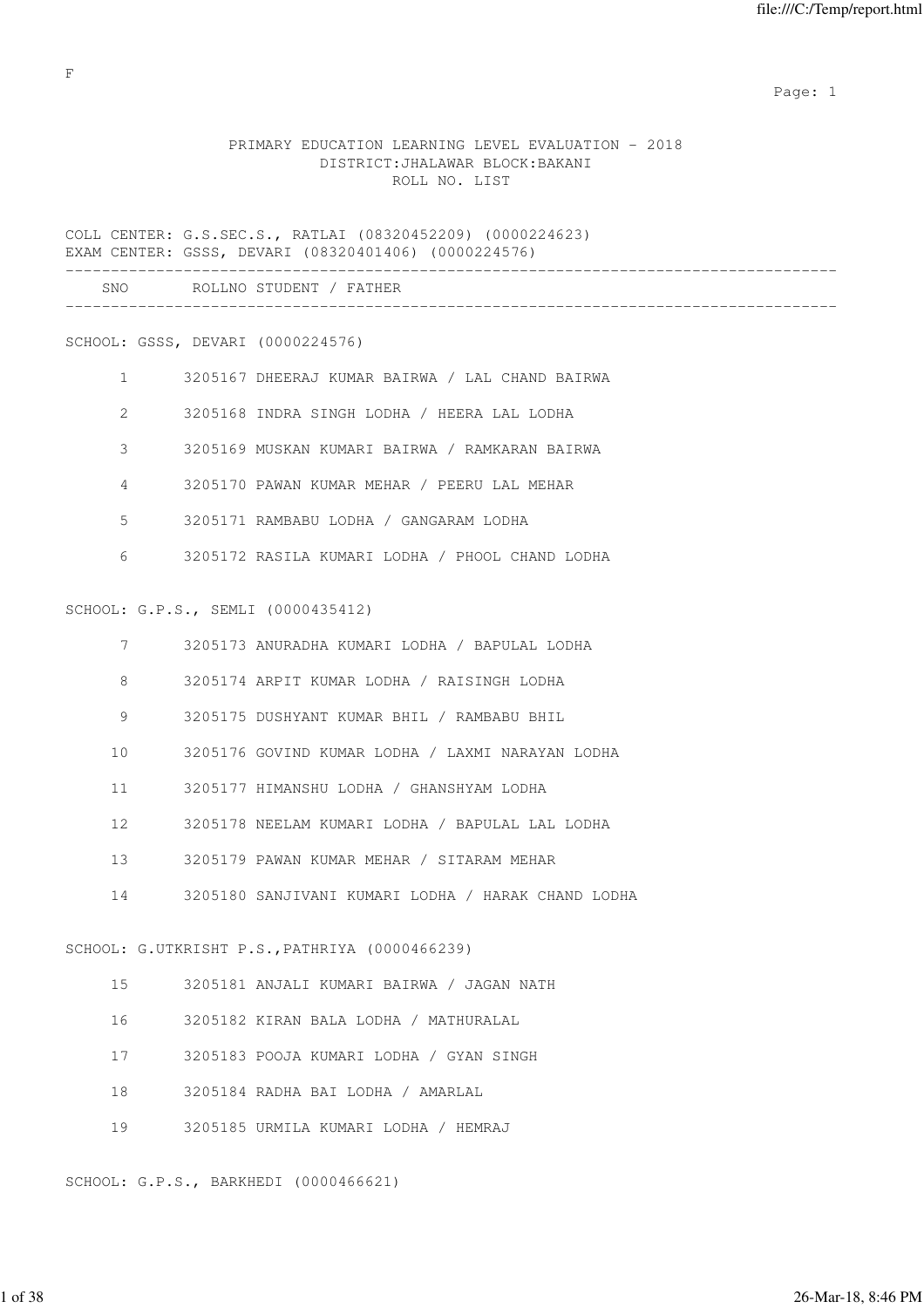# PRIMARY EDUCATION LEARNING LEVEL EVALUATION - 2018 DISTRICT:JHALAWAR BLOCK:BAKANI ROLL NO. LIST

COLL CENTER: G.S.SEC.S., RATLAI (08320452209) (0000224623) EXAM CENTER: GSSS, DEVARI (08320401406) (0000224576)

|    | SNO ROLLNO STUDENT / FATHER                     |
|----|-------------------------------------------------|
|    | 3205186 ANUSUYA KUMARI / RAISINGH               |
| 21 | 3205187 KRISHANA KUMARI / MANGILAL              |
| 22 | 3205188 NITU KUMARI / RAMPRASAD                 |
| 23 | 3205189 TINA KUMARI / MANGILAL                  |
| 24 | 3205190 URMILA KUMARI / KALULAL                 |
|    | SCHOOL: G.P.S., GADARI (0000466826)             |
| 25 | 3205191 MUKESH KUMAR ARWAL / RATIRAM ARWAL      |
| 26 | 3205192 PAVITRA KUMARI ARWAL / CHAINSINGH ARWAL |
| 27 | 3205193 PRIYANKA KUMARI ARWAL / AMAR LAL ARWAL  |
| 28 | 3205194 RADHA KUMARI ARWAL / SHIVLAL ARWAL      |
|    | SCHOOL: G.P.S., JHUMAKI (0000466985)            |
| 29 | 3205195 KIRAN LODHA / BALCHAND LODHA            |
| 30 | 3205196 SHANU NATH / PRABHU LAL NATH            |
| 31 | 3205197 TEENA LODHA / ROSHAN SINGH LODHA        |
|    | SCHOOL: G.P.S., RAMNIWAS (0000467817)           |
| 32 | 3205198 NARENDRA KUMAR / PARMANAND              |
| 33 | 3205199 PINKI LODHA / RAMNARAYAN                |
| 34 | 3205200 POOJA KUMARI LODHA / SITARAM LODHA      |
|    | SCHOOL: G.P.S., BRIJPURA (0000473660)           |
| 35 | 3205201 NANURAM LODHA / PURILAL LODHA           |
| 36 | 3205202 VANDANA KUMARI LODHA / BAPULAL LODHA    |
|    |                                                 |

SCHOOL: G.P.S., BAGWADA (0000473661)

37 3205203 DEVENDRA KUMAR / KARAN SINGH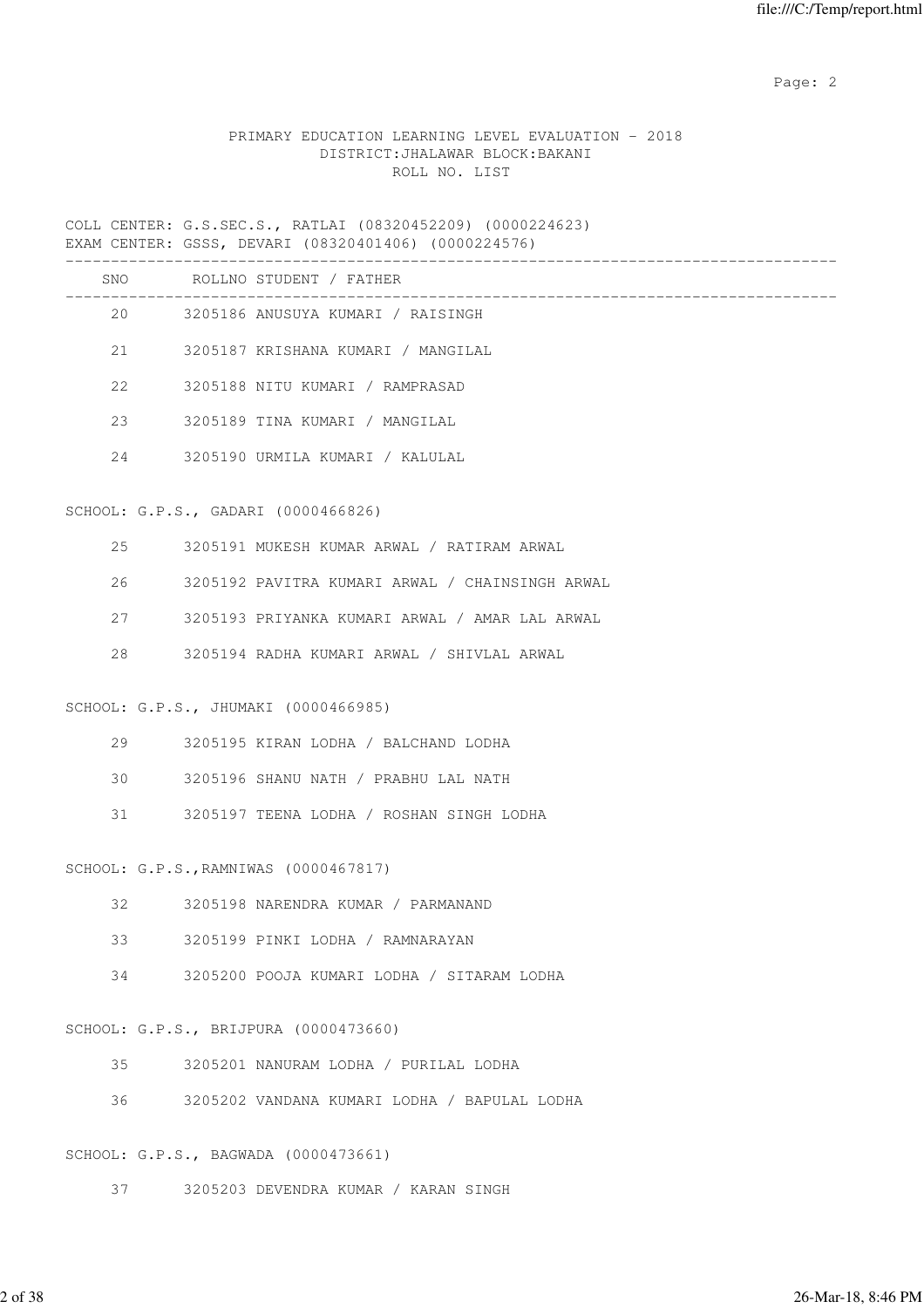# PRIMARY EDUCATION LEARNING LEVEL EVALUATION - 2018 DISTRICT:JHALAWAR BLOCK:BAKANI ROLL NO. LIST

COLL CENTER: G.S.SEC.S., RATLAI (08320452209) (0000224623) EXAM CENTER: GSSS, DEVARI (08320401406) (0000224576)

| SNO | ROLLNO STUDENT / FATHER                   |
|-----|-------------------------------------------|
| 38  | 3205204 DURGA LAL / RAYSINGH              |
| 39  | 3205205 JEEVAN SINGH / ANTAR SINGH        |
| 40  | 3205206 POOJA KUMARI / DHUL SINGH         |
| 41  | 3205207 PRAVEENA KUMARI / BALCHAND GURJAR |
|     |                                           |

# SCHOOL: G.P.S.,PRATHIPURA (0000504626)

| 42 | 3205208 POOJA GURJAR / PHOOLCHAND GURJAR     |
|----|----------------------------------------------|
| 43 | 3205209 PREMALI GURJAR / RAMLAL GURJAR       |
| 44 | 3205210 RACHANA GURJAR / JUJHAR SINGH GURJAR |
| 45 | 3205211 RADHA GURJAR / LAXMINARAYAN          |
| 46 | 3205212 SURESH GURJAR / GYANSINGH GURJAR     |
| 47 | 3205213 URMILA GURJAR / GYANSINGH GURJAR     |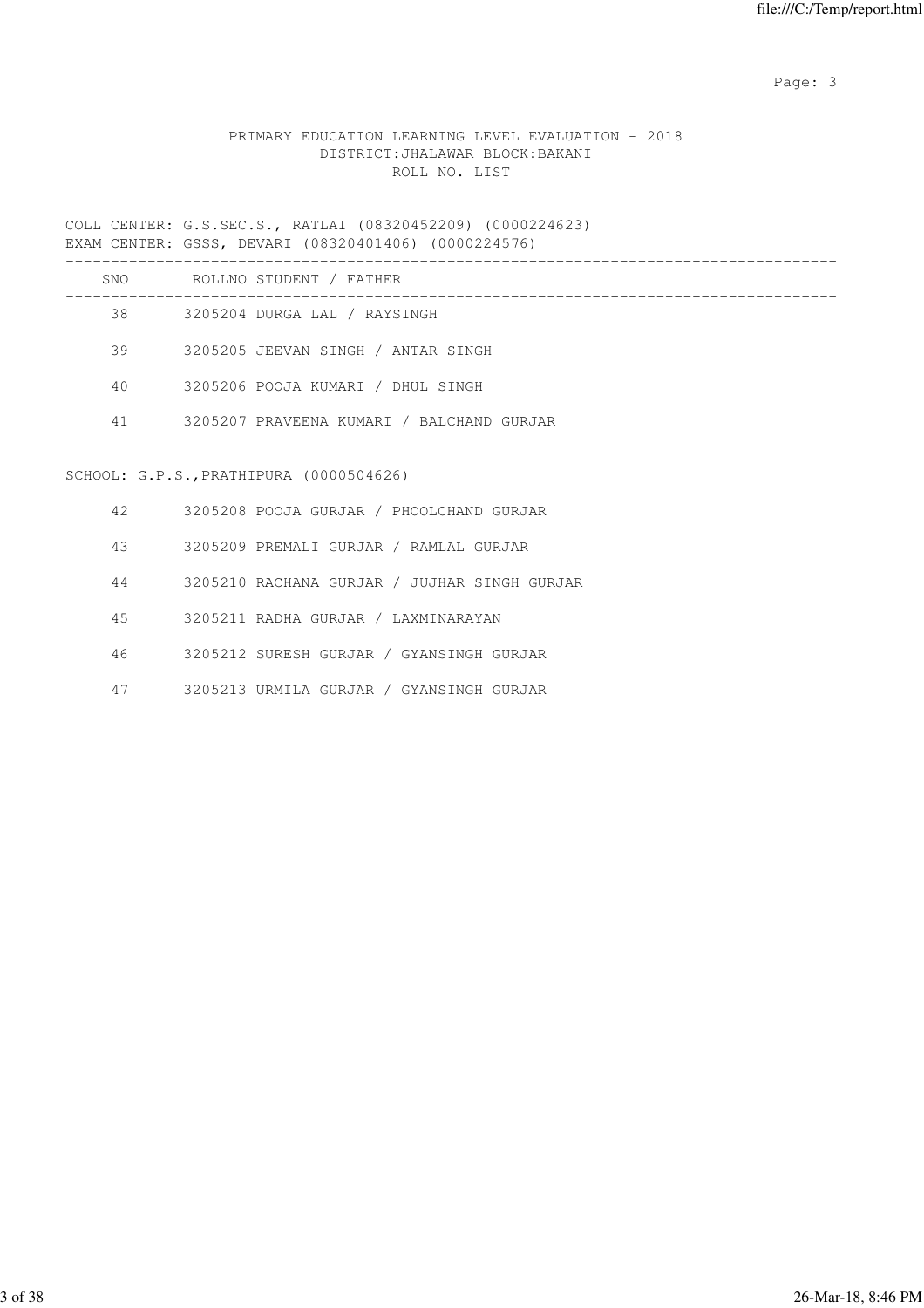expected to the control of the control of the control of the control of the control of the control of the control of the control of the control of the control of the control of the control of the control of the control of

#### PRIMARY EDUCATION LEARNING LEVEL EVALUATION - 2018 DISTRICT:JHALAWAR BLOCK:BAKANI ROLL NO. LIST

COLL CENTER: G.S.SEC.S., RATLAI (08320452209) (0000224623) EXAM CENTER: GOVT.SR.SEC.SCHOOL KHERIYA (08320411602) (0000224586) ------------------------------------------------------------------------------------- SNO ROLLNO STUDENT / FATHER ------------------------------------------------------------------------------------- SCHOOL: GOVT.SR.SEC.SCHOOL KHERIYA (0000224586) 1 3205214 BABLU BHEEL / NAND LAL 2 3205215 BABLU KUMAR TANWAR / DEVI LAL TANWAR 3 3205216 BALCHAND TANWAR / MADAN LAL 4 3205217 BHOLA SHANKAR MEHAR / RADHESHYAM 5 3205218 DEVENDRA KUMAR BHEEL / RATAN LAL 6 3205219 DHANRAJ TANWAR / MANGI LAL 7 3205220 GIRJA TANWAR / RAMGOPAL TANWAR 8 3205221 GOVIND CHAMAR / RAMPRASAD 9 3205222 GOVIND KUMAR TAILOR / PRABHU LAL TAILOR 10 3205223 HIMESH KUMAR / PRABHU LAL 11 3205224 LAKHAN SINGH TANWAR / PREM CHAND TANWAR 12 3205225 LEELA BAI TANWAR / RADHEYSHYAM 13 3205226 MAMATA TANWAR / SUJAN SINGH TANWAR 14 3205227 MAMTA KUMARI TANWAR / MOHAN LAL TANWAR 15 3205228 MANGI BAI TANWAR / MOHAN LAL TANWAR 16 3205229 MUKESH KUMAR TANWAR / LALCHAND TANWAR 17 3205230 MUSKAAN SUMAN / RAMCHANDRA MALI 18 3205231 POOJA KUMARI SEN / BADRI LAL SEN 19 3205232 PREM CHAND TANWAR / SHIV LAL TANWAR 20 3205233 PRIYANKA TANWAR / INDRASINGH TANWAR 21 3205234 RAJESH KUMAR AIRWAL / MOOL CHAND AIRWAL 22 3205235 RAMBABU CHAMAR / JAGDISH CHAND 23 3205236 RAMBABU SHARMA / BALCHAND 24 3205237 RAMESH CHAND CHAMAR / MADAN LAL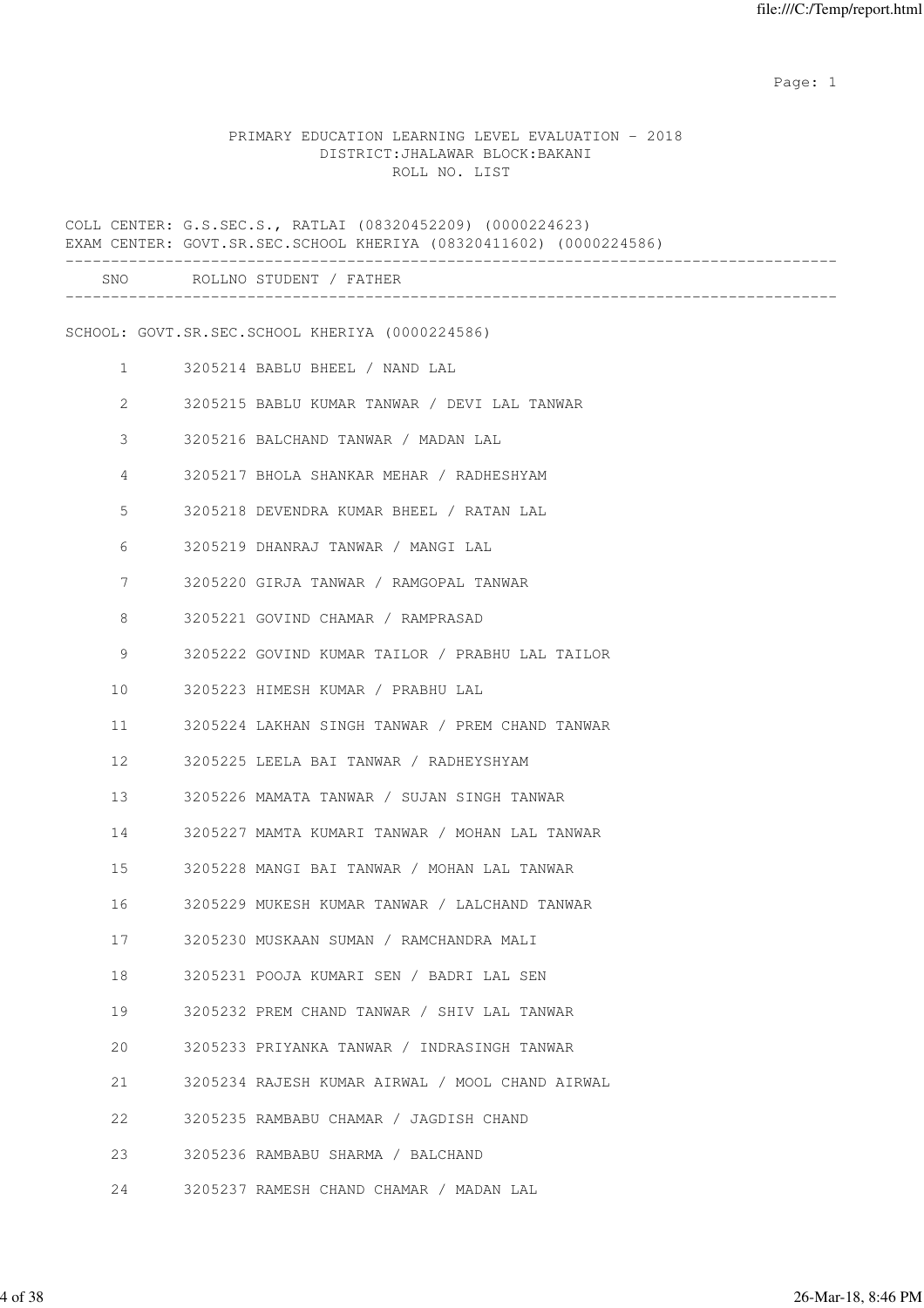# PRIMARY EDUCATION LEARNING LEVEL EVALUATION - 2018 DISTRICT:JHALAWAR BLOCK:BAKANI ROLL NO. LIST

COLL CENTER: G.S.SEC.S., RATLAI (08320452209) (0000224623) EXAM CENTER: GOVT.SR.SEC.SCHOOL KHERIYA (08320411602) (0000224586)

|    |    | SNO ROLLNO STUDENT / FATHER<br>-------------------------- |
|----|----|-----------------------------------------------------------|
|    | 25 | 3205238 RAMLAKHAN TANWAR / HEMRAJ TANWAR                  |
|    |    | 26 3205239 RAVINA KUMARI CHAMAR / CHOUTHMAL               |
| 27 |    | 3205240 REENA BAI CHAMAR / DULI CHAND                     |
| 28 |    | 3205241 SANGEETA BAI TANWAR / RADHESHYAM                  |
| 29 |    | 3205242 SANTOSH KUMARI SEN / PAPPU LAL SEN                |
| 30 |    | 3205243 SAPNA KUMARI / NANU RAM                           |
| 31 |    | 3205244 SURESH TANWAR / DEVI LAL                          |
| 32 |    | 3205245 SUSHEELA BAI TANWAR / RAISINGH TANWAR             |
| 33 |    | 3205246 URMILA KUMARI GURJAR / PHOOL SINGH                |
|    |    | SCHOOL: G.P.S. SURAJ PURA (KHERIYA) (0000467795)          |
|    |    |                                                           |
|    |    | 34 3205247 MANJU BAI / MANGILAL                           |
| 35 |    | 3205248 POOJA KUMARI / BHAWARLAL                          |
|    |    | SCHOOL: G.P.S., NAYA GAVN (KHERIYA) (0000471373)          |
| 36 |    | 3205249 KAILASH CHAND TANWAR / KALULAL TANWAR             |
| 37 |    | 3205250 MANGILAL TANWAR / RODULAL TANWAR                  |
| 38 |    | 3205251 MANJU KUMARI TANWAR / RATAN LAL TANWAR            |
| 39 |    | 3205252 RAMKANYA TANWAR / GHISALAL TANWAR                 |
| 40 |    | 3205253 RAMKANYA TANWAR / LALCHAND TANWAR                 |
| 41 |    | 3205254 SAVITRI BAI TANWAR / MOHAN LAL TANWAR             |
|    |    | SCHOOL: G.P.S., BANSKHERI (0000500234)                    |
| 42 |    | 3205255 ANITA KUMARI / PURILAL                            |
| 43 |    | 3205256 SUNITA KUMARI / PURILAL                           |

SCHOOL: G.P.S., SHIVAPURA (0000500235)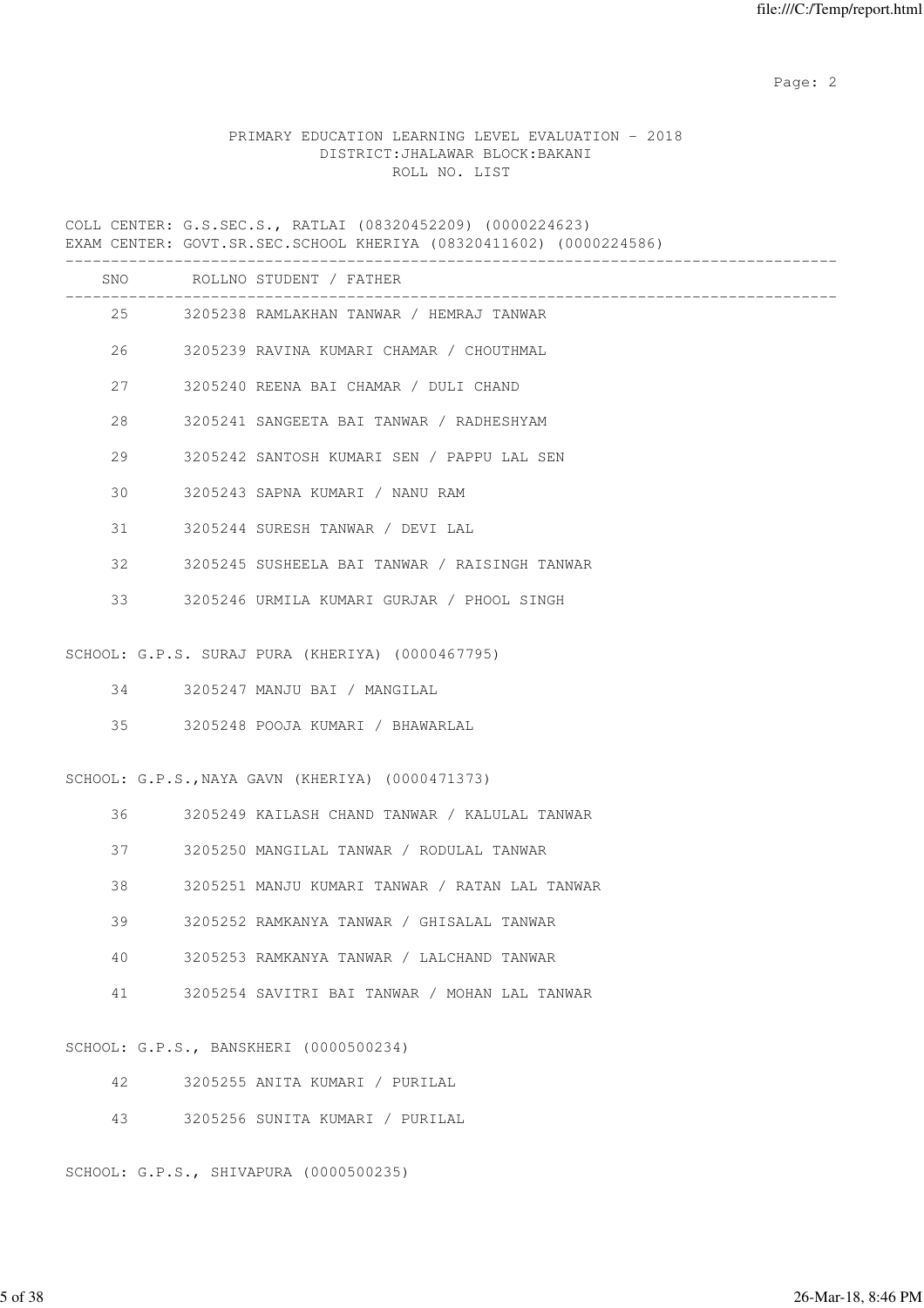# PRIMARY EDUCATION LEARNING LEVEL EVALUATION - 2018 DISTRICT:JHALAWAR BLOCK:BAKANI ROLL NO. LIST

COLL CENTER: G.S.SEC.S., RATLAI (08320452209) (0000224623) EXAM CENTER: GOVT.SR.SEC.SCHOOL KHERIYA (08320411602) (0000224586) -------------------------------------------------------------------------------------

| SNO. | ROLLNO STUDENT / FATHER                           |
|------|---------------------------------------------------|
| 44   | 3205257 BABITA KUMARI LODHA / GYAN SINGH LODHA    |
| 45   | 3205258 HANSRAJ LODHA / NANDLAL LODHA             |
| 46   | 3205259 NEETU KUMARI BHAT / DINESH KUMAR BHAT     |
| 47   | 3205260 PRIYANKA KUMARI LODHA / CHHAGAN LAL LODHA |

#### SCHOOL: G.P.S.,PIPLIYA NAGGA (0000500236)

- 48 3205261 MAMTA BAI / NARAYAN SINGH
- 49 3205262 PREM BAI / HARI SINGH
- 50 3205263 SANGEETA BAI / HEERA LAL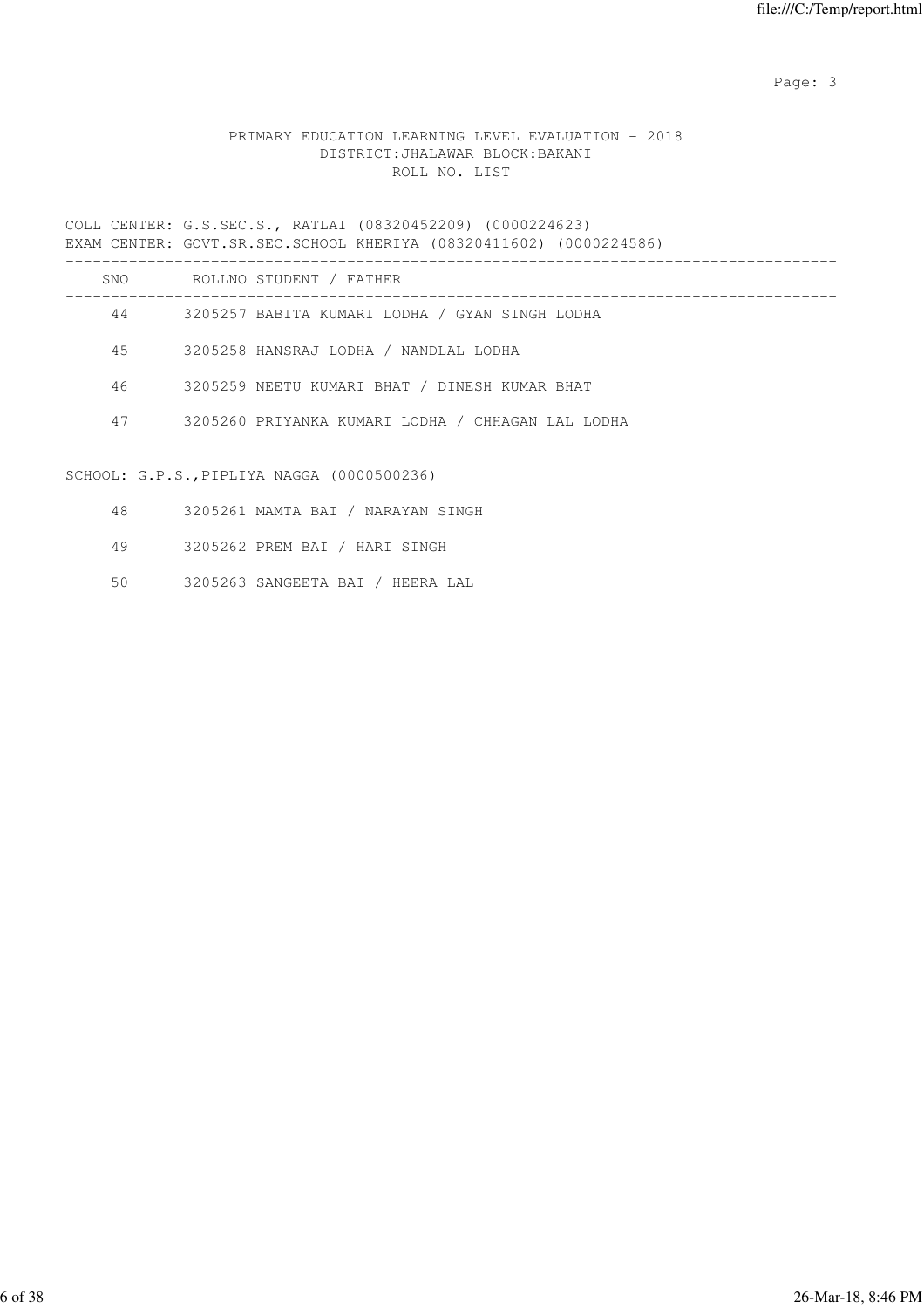expected to the control of the control of the control of the control of the control of the control of the control of the control of the control of the control of the control of the control of the control of the control of

# PRIMARY EDUCATION LEARNING LEVEL EVALUATION - 2018 DISTRICT:JHALAWAR BLOCK:BAKANI ROLL NO. LIST

|                | COLL CENTER: G.S.SEC.S., RATLAI (08320452209) (0000224623)<br>EXAM CENTER: GOVT. SENIOR SECONDARY SCHOOL KUSHALPURA (08320413903) (0000224588) |
|----------------|------------------------------------------------------------------------------------------------------------------------------------------------|
|                | SNO ROLLNO STUDENT / FATHER                                                                                                                    |
|                | SCHOOL: GOVT. SENIOR SECONDARY SCHOOL KUSHALPURA (0000224588)                                                                                  |
| $\mathbf{1}$   | 3205264 AARTI / KAILASH CHAND                                                                                                                  |
| 2              | 3205265 ARVIND TANWAR / KHANHI RAM                                                                                                             |
| 3              | 3205266 BAJRANG LAL TANWAR / RADHEY SHYAM                                                                                                      |
| $\overline{4}$ | 3205267 BAPU LAL TANWAR / AMAR LAL                                                                                                             |
| 5              | 3205268 BASANTI BAI TANWAR / HEERALAL                                                                                                          |
| 6              | 3205269 BEERAM TANWAR / BAL CHAND                                                                                                              |
| 7              | 3205270 BHAGWAN SINGH TANWAR / RAY SINGH                                                                                                       |
| 8              | 3205271 BHOJRAJ TANWAR / RADHEY SHYAM                                                                                                          |
| 9              | 3205272 BHOJRAJ TANWAR / BAPU LAL                                                                                                              |
| 10             | 3205273 DHAPU BAI TANWAR / BADRI LAL                                                                                                           |
| 11             | 3205274 DURGESH MALI / RAMCHANDRA                                                                                                              |
| 12             | 3205275 DURGILAL CHAMAR / BAPU LAL                                                                                                             |
| 13             | 3205276 GOVIND TANWAR / MOTI LAL                                                                                                               |
| 14             | 3205277 KAILASH SINGH TANWAR / RAY SINGH                                                                                                       |
| 15             | 3205278 KAILASH TANWAR / RAMSINGH                                                                                                              |
| 16             | 3205279 KALI BAI TANWAR / RAM NARAYAN                                                                                                          |
| 17             | 3205280 KALI BAI TANWAR / LAL CHAND                                                                                                            |
| 18             | 3205281 KAMALI BAI TANWAR / SITA RAM                                                                                                           |
| 19             | 3205282 KAMLESH TANWAR / NAND LAL                                                                                                              |
| 20             | 3205283 KANHAIYA LAL TANWAR / ROSHAN                                                                                                           |
| 21             | 3205284 KANHI RAM TANWAR / RAM NARAYAN                                                                                                         |
| 22             | 3205285 KAVITA TANWAR / RADHESHYAM                                                                                                             |
| 23             | 3205286 LAXMI BAI TANWAR / MANGI LAL                                                                                                           |
| 24             | 3205287 MADHURI TANWAR / BAPULAL                                                                                                               |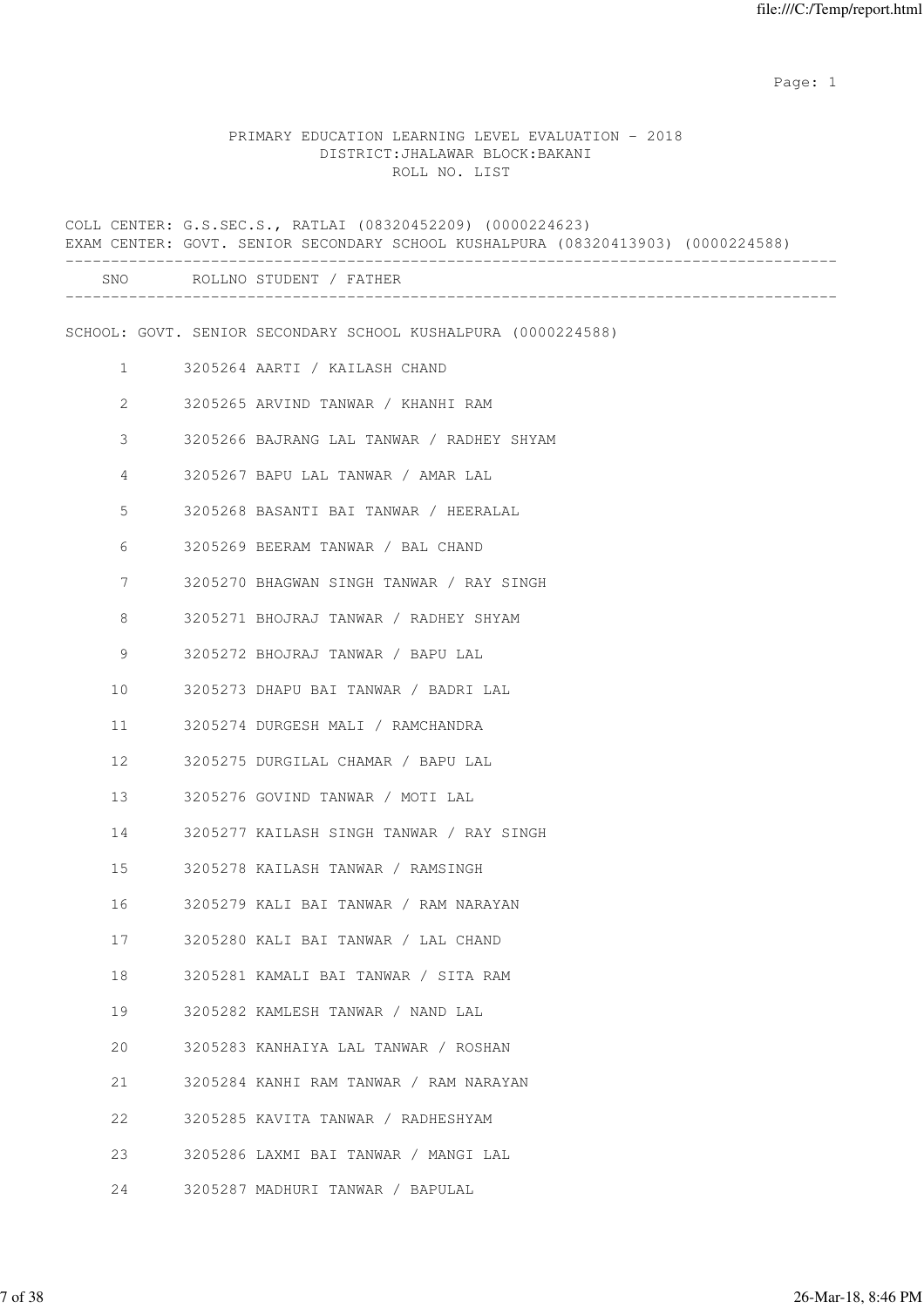### PRIMARY EDUCATION LEARNING LEVEL EVALUATION - 2018 DISTRICT:JHALAWAR BLOCK:BAKANI ROLL NO. LIST

COLL CENTER: G.S.SEC.S., RATLAI (08320452209) (0000224623) EXAM CENTER: GOVT. SENIOR SECONDARY SCHOOL KUSHALPURA (08320413903) (0000224588) ------------------------------------------------------------------------------------- SNO ROLLNO STUDENT / FATHER ------------------------------------------------------------------------------------- 25 3205288 MANGI BAI TANWAR / MOTI LAL 26 3205289 MAYA BAI TANWAR / NARAYAN 27 3205290 MEENAKSHI TANWAR / GOPILAL 28 3205291 MORSINGH TANWAR / BALCHAND 29 3205292 NARENDRA TANWAR / LALCHAND 30 3205293 NEELAM KUMARI PARETA / DINESH PARETA 31 3205294 NISHA PARETA / DINESH PARETA 32 3205295 NISHA TANWAR / RAMCHANDRA 33 3205296 PARMANAND TANWAR / RAY SINGH 34 3205297 PEERULAL TANWAR / MOHAN LAL 35 3205298 PREM BAI TANWAR / SITA RAM 36 3205299 RAJESH TANWAR / PHOOLCHAND 37 3205300 RAJESH TANWAR / BADRILAL 38 3205301 RAVI KUMAR BAGRI / RAMESH CHAND 39 3205302 RUKMA BAI TANWAR / NANURAM 40 3205303 SEEMA KUMARI DHOBI / PURILAL 41 3205304 SUGAN BAI TANWAR / RADHESHYAM 42 3205305 SUMAN BAI TANWAR / BAPULAL 43 3205306 SUMITRA TANWAR / BADRILAL 44 3205307 SURAJ TANWAR / SHIV LAL 45 3205308 VANDANA MALI / MANOHAR LAL SCHOOL: G.P.S., BADIYA MAJRA, KUSHALPURA (0000406549) 46 3205309 BABLU KUMAR TAWAR / NARAYAN TAWAR 47 3205310 BHULI BAI / SUJAN SINGH

48 3205311 KALU SINGH / RATAN LAL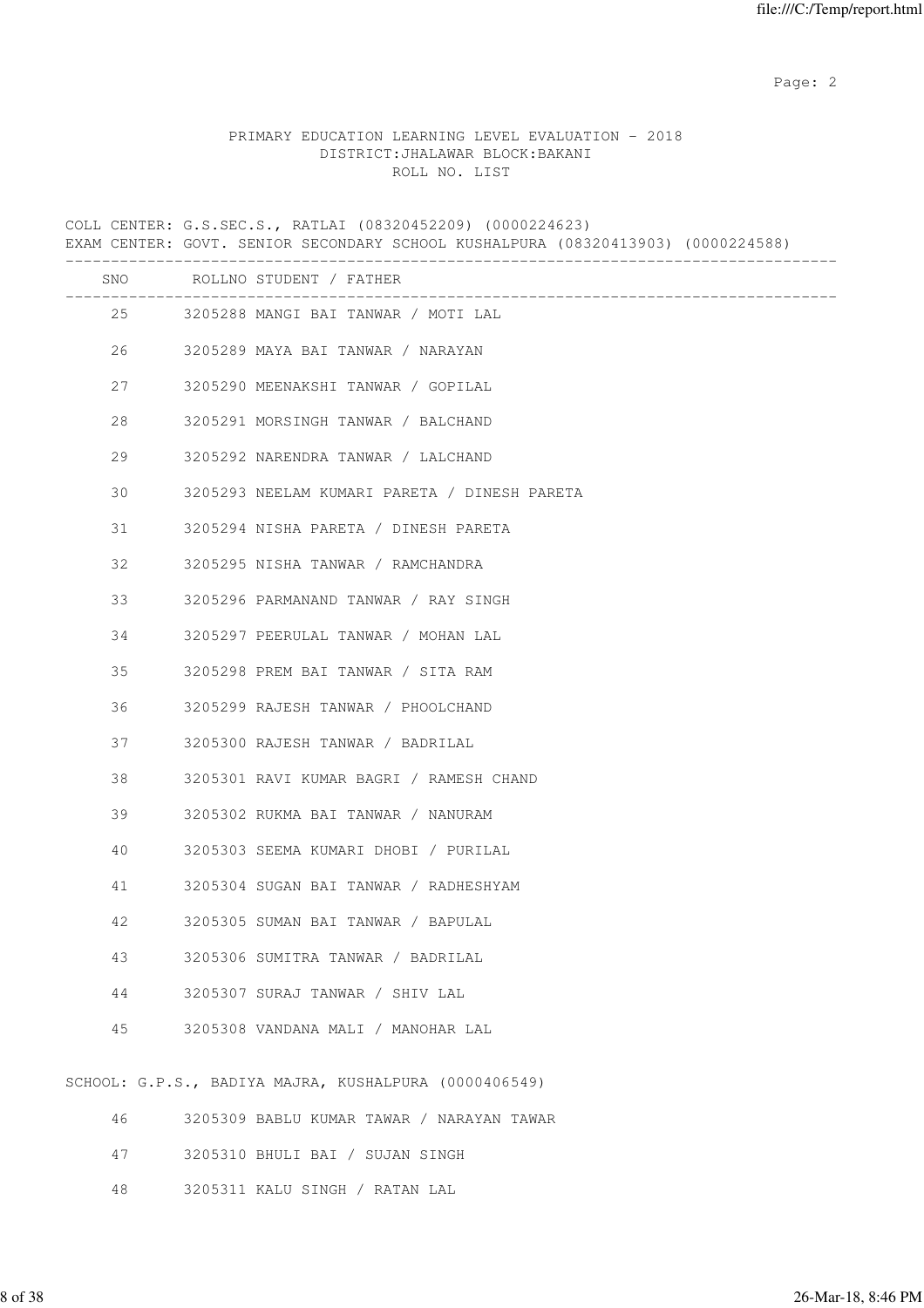## PRIMARY EDUCATION LEARNING LEVEL EVALUATION - 2018 DISTRICT:JHALAWAR BLOCK:BAKANI ROLL NO. LIST

COLL CENTER: G.S.SEC.S., RATLAI (08320452209) (0000224623) EXAM CENTER: GOVT. SENIOR SECONDARY SCHOOL KUSHALPURA (08320413903) (0000224588) ------------------------------------------------------------------------------------- SNO ROLLNO STUDENT / FATHER ------------------------------------------------------------------------------------- 49 3205312 MUKESH KUMAR / BAPU LAL 50 3205313 SHARDI BAI / GOKUL SCHOOL: G.P.S., GIRDHARPURA (0000406550) 51 3205314 KAVITA / CHAGAN LAL 52 3205315 MAMTA / BAL CHAND SCHOOL: G.P.S., AANANDPURA (0000406648) 53 3205316 KAVITA BAI / GULAB CHAND 54 3205317 MANJU BAI / NARAYAN 55 3205318 RAKESH / MOHAN LAL 56 3205319 SAPNA BAI / NARAYAN SCHOOL: G.P.S., GOVINDPURA (0000466957) 57 3205320 BANVARI / AMAR SINGH 58 3205321 KAUSHALYA / PURILAL 59 3205322 SHARDA BAI / NAND LAL SCHOOL: G.P.S., LALPURA (0000467138) 60 3205323 BABLU TAWAR / GHANSHYAM TANWAR 61 3205324 BHOJRAJ TANWAR / NAND LAL TANWAR 62 3205325 CHOGALAL TANWAR / SITA RAM TANWAR 63 3205326 INDRA BAI TANWAR / PRAKASH CHAND TANWAR 64 3205327 KANAYALAL TANWAR / GHEESA LAL TANWAR 65 3205328 PAPPU LAL TANWAR / DEVISINGH TANWAR 66 3205329 SURESH KUMAR TANWAR / DEVI SINGH TANWAR SCHOOL: G.U.P.S., BAVDIKHEDA (0000471432)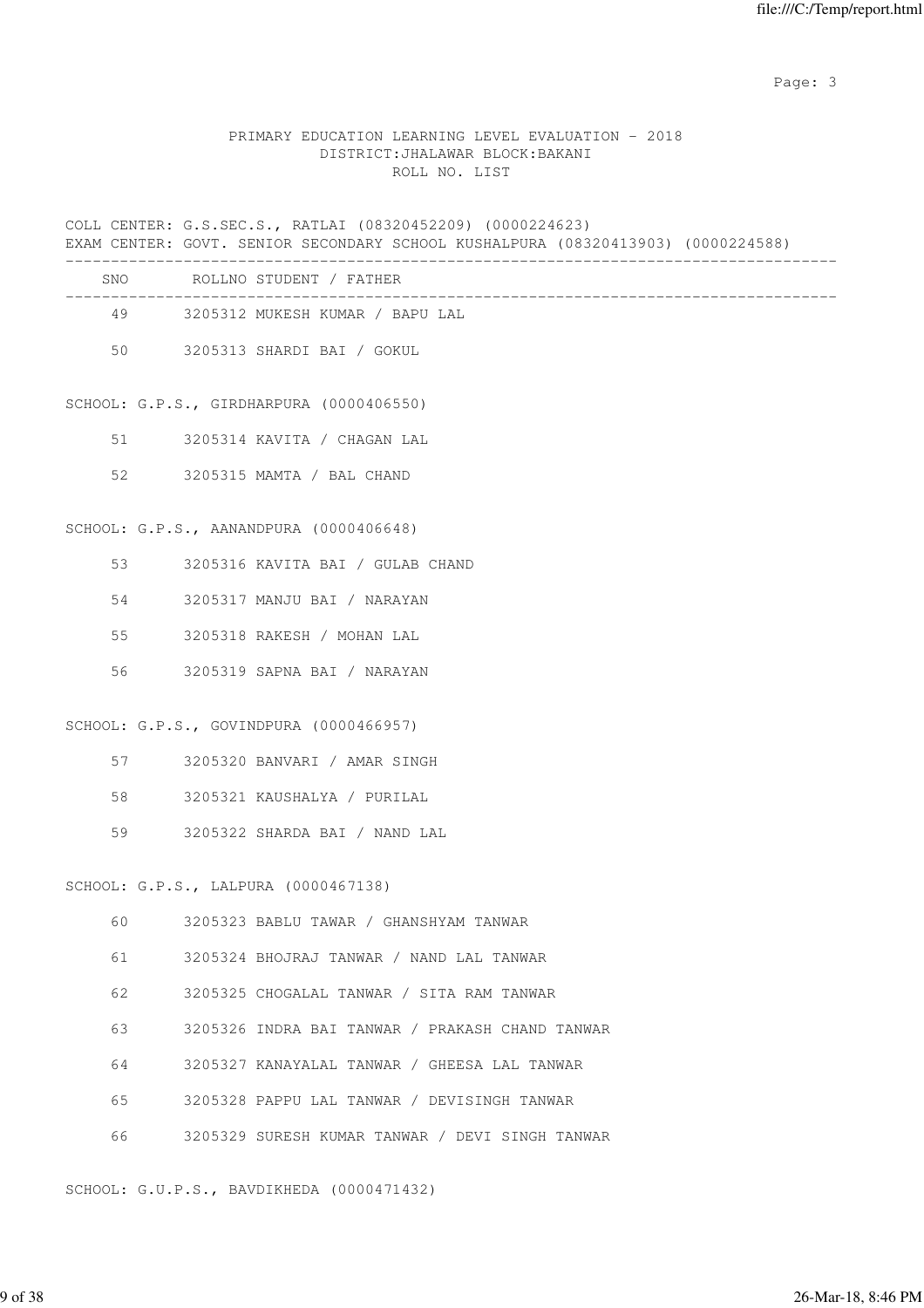Page: 4  $P$ 

### PRIMARY EDUCATION LEARNING LEVEL EVALUATION - 2018 DISTRICT:JHALAWAR BLOCK:BAKANI ROLL NO. LIST

COLL CENTER: G.S.SEC.S., RATLAI (08320452209) (0000224623) EXAM CENTER: GOVT. SENIOR SECONDARY SCHOOL KUSHALPURA (08320413903) (0000224588) ------------------------------------------------------------------------------------- SNO ROLLNO STUDENT / FATHER ------------------------------------------------------------------------------------- 67 3205330 ARVIND KUMAR GURJAR / BHOJRAJ 68 3205331 BANWARI LAL CHAMAR / BALCHAND 69 3205332 DEVENDRA KUMAR GURJAR / NARAYAN SINGH 70 3205333 KALU LAL GURJAR / MANGI LAL 71 3205334 KAVITA KUMARI GURJAR / HARISINGH GURJAR 72 3205335 MANGI LAL GURJAR / GYANSINGH 73 3205336 POOJA KUMARI GURJAR / BHAWANI SINGH 74 3205337 REENA KUMARI GURJAR / RAISINGH 75 3205338 REENA KUMARI GURJAR / NRISINGH GURJAR 76 3205339 SANGEETA KUMARI CHAMAR / BABLU CHAMAR 77 3205340 SANTOSH KUMARI CHAMAR / PHOOLCHAND 78 3205341 SUPATTAR SINGH CHAMAR / CHHAGAN LAL SCHOOL: G.P.S.,TOKADI(KUSHALPURA) (0000471460) 79 3205342 KANTI BAI / GHANSYHAM SCHOOL: G.P.S., MADANPURYA (0000471806)

80 3205343 SAKINA GURJAR / SULTAN SINGH

SCHOOL: G.P.S.,NEEMKHEDA (0000471807)

81 3205344 SANGITA BAI / ROSHAN LAL

82 3205345 SANJU BAI / DRIYAV SINGH

SCHOOL: G.P.S., GURADIYA (0000473664)

83 3205346 MANJU BAI / HARAKCHAND

84 3205347 RAKESH TAWAR / HARAKCHAND

SCHOOL: G.P.S.,NAYAKHEDA (0000473665)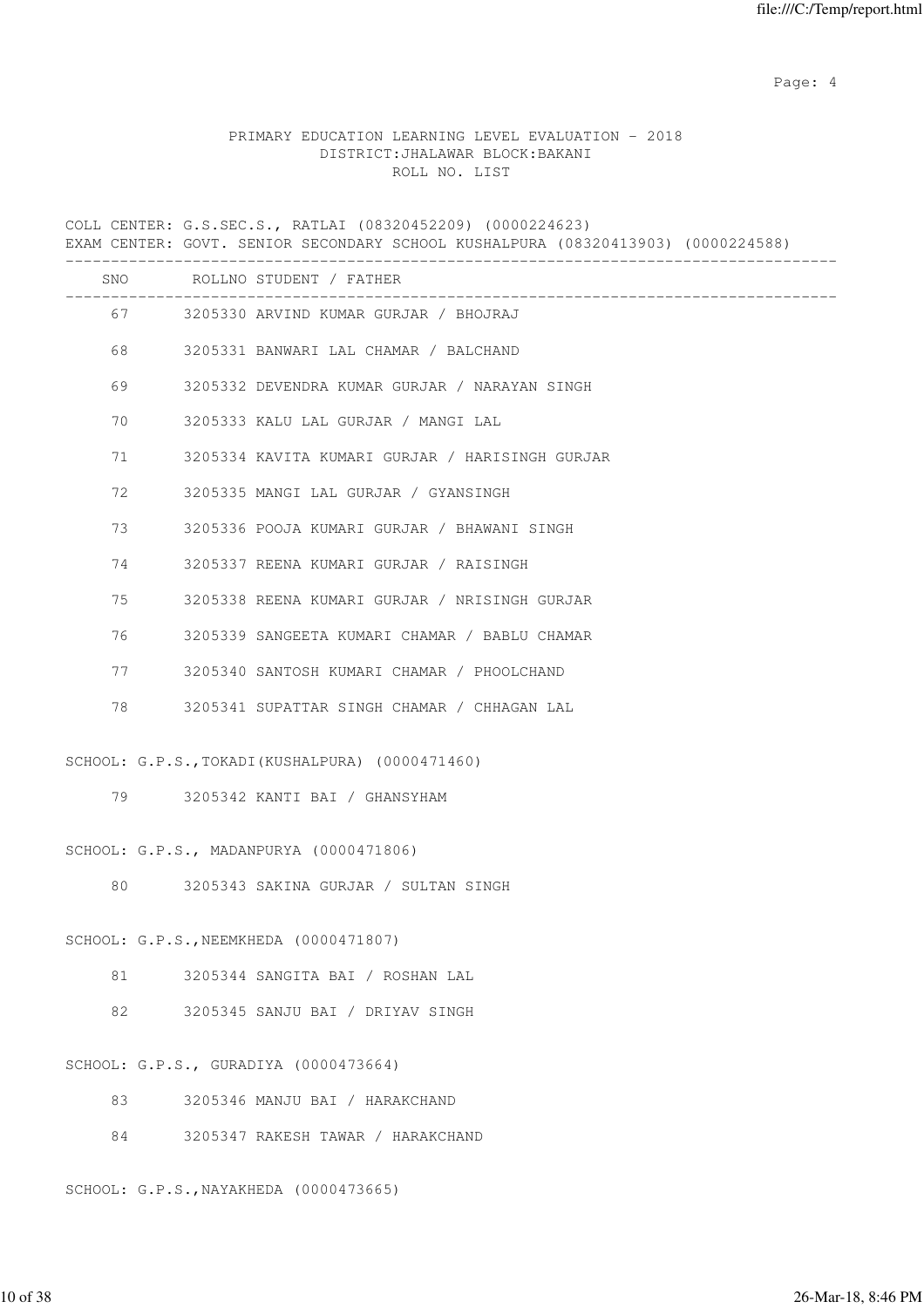Page: 5  $P$  and  $P$  and  $P$  and  $P$  and  $P$  and  $P$  and  $P$  and  $P$  and  $P$  and  $P$  and  $P$  and  $P$  and  $P$  and  $P$  and  $P$  and  $P$  and  $P$  and  $P$  and  $P$  and  $P$  and  $P$  and  $P$  and  $P$  and  $P$  and  $P$  and  $P$  and  $P$  an

# PRIMARY EDUCATION LEARNING LEVEL EVALUATION - 2018 DISTRICT:JHALAWAR BLOCK:BAKANI ROLL NO. LIST

COLL CENTER: G.S.SEC.S., RATLAI (08320452209) (0000224623) EXAM CENTER: GOVT. SENIOR SECONDARY SCHOOL KUSHALPURA (08320413903) (0000224588) -------------------------------------------------------------------------------------

| SNO. | ROLLNO STUDENT / FATHER                        |
|------|------------------------------------------------|
| 85   | 3205348 KRISHNA TANWAR / BADRILAL TANWAR       |
| 86   | 3205349 LEELA BAI TANWAR / NAND LAL TANWAR     |
| 87   | 3205350 MANGI BAI TANWAR / RAMESH CHAND TANWAR |
| 88   | 3205351 SADHNA TANWAR / NAND LAL TANWAR        |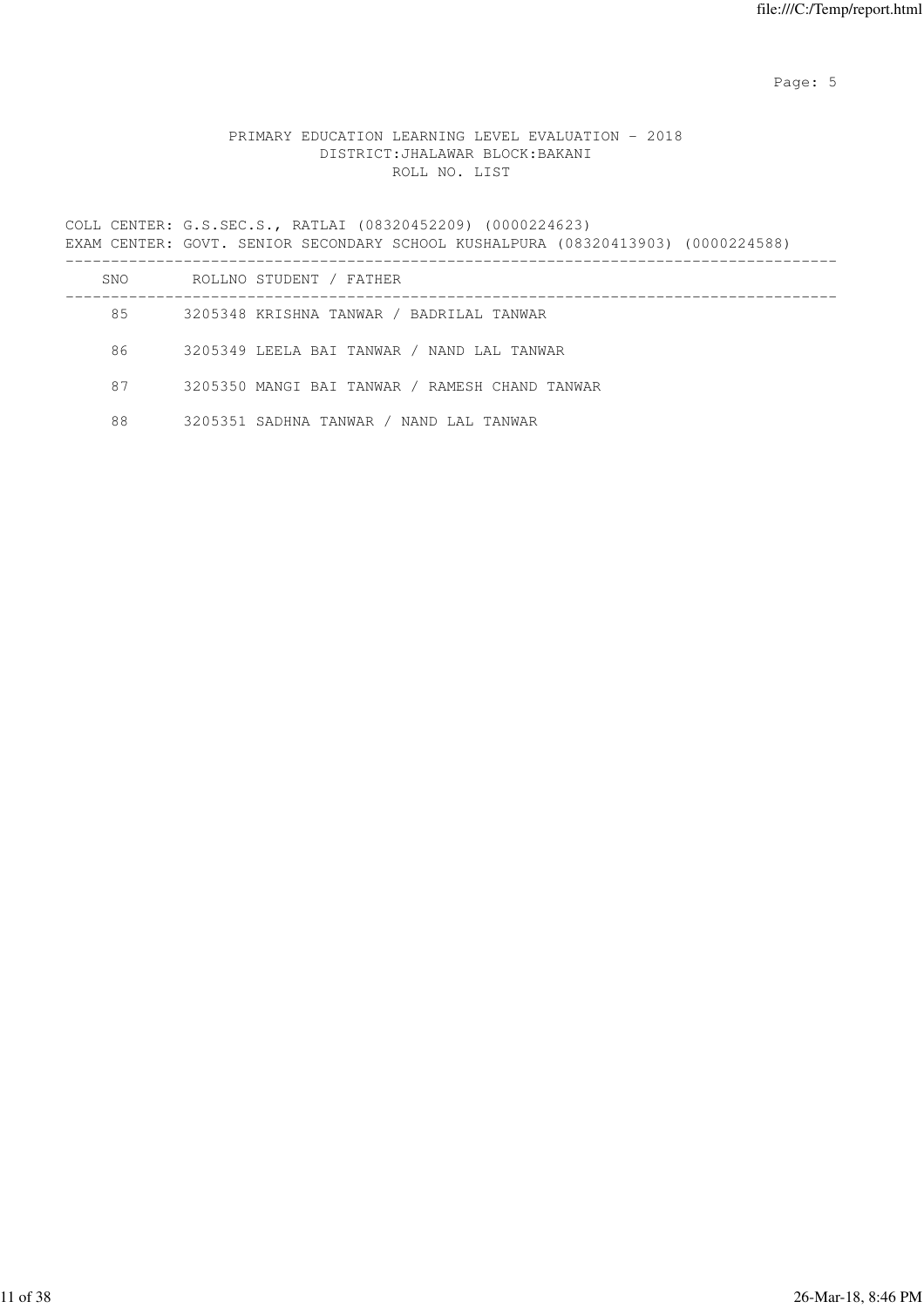expected to the control of the control of the control of the control of the control of the control of the control of the control of the control of the control of the control of the control of the control of the control of

### PRIMARY EDUCATION LEARNING LEVEL EVALUATION - 2018 DISTRICT:JHALAWAR BLOCK:BAKANI ROLL NO. LIST

COLL CENTER: G.S.SEC.S., RATLAI (08320452209) (0000224623) EXAM CENTER: GSSS AAGARIYA (08320415504) (0000224589) ------------------------------------------------------------------------------------- SNO ROLLNO STUDENT / FATHER ------------------------------------------------------------------------------------- SCHOOL: GSSS AAGARIYA (0000224589) 1 3205352 ABHISHEK SHARMA / MADHUSUDAN 2 3205353 ANUSUIYA GURJAR / BHAWANI SINGH 3 3205354 BANWARI LAL TANWAR / BAPU LAL 4 3205355 DEVRAJ GURJAR / BALMUKUND 5 3205356 DHANRAJ TANWAR / JAGANNATH TANWAR 6 3205357 LAKHAN KUMAR SEN / KAILASH SEN 7 3205358 LALTA MEHAR / PHOOL CHAND 8 3205359 LEKHRAJ GURJAR / NARAYAN SINGH 9 3205360 MANISH KUMAR MEHAR / BALCHAND MEHAR 10 3205361 PAWAN KUMAR GURJAR / CHHAGAN LAL 11 3205362 POOJA GURJAR / LALSINGH GURJAR 12 3205363 POOJA GURJAR / CHHAGAN LAL 13 3205364 PREMCHAND TANWAR / ONKAR LAL 14 3205365 SAPNA GURJAR / BHAGWAN SINGH 15 3205366 SULTAN SINGH TANWAR / BADRI LAL SCHOOL: G.U.P.S., SULIPURI (0000466576) 16 3205367 HANSRAJ / ARJUN SINGH 17 3205368 PRAMILA KUMARI / ANARSINGH 18 3205369 RACHANA / RAMESH 19 3205370 REKHA BAI CHAMAR / UNKAR LAL SCHOOL: G.P.S., AMARPURA (0000466593)

- 20 3205371 DEVRAJ / GOKUL SINGH
- 21 3205372 RADHI BAI / NARAYAN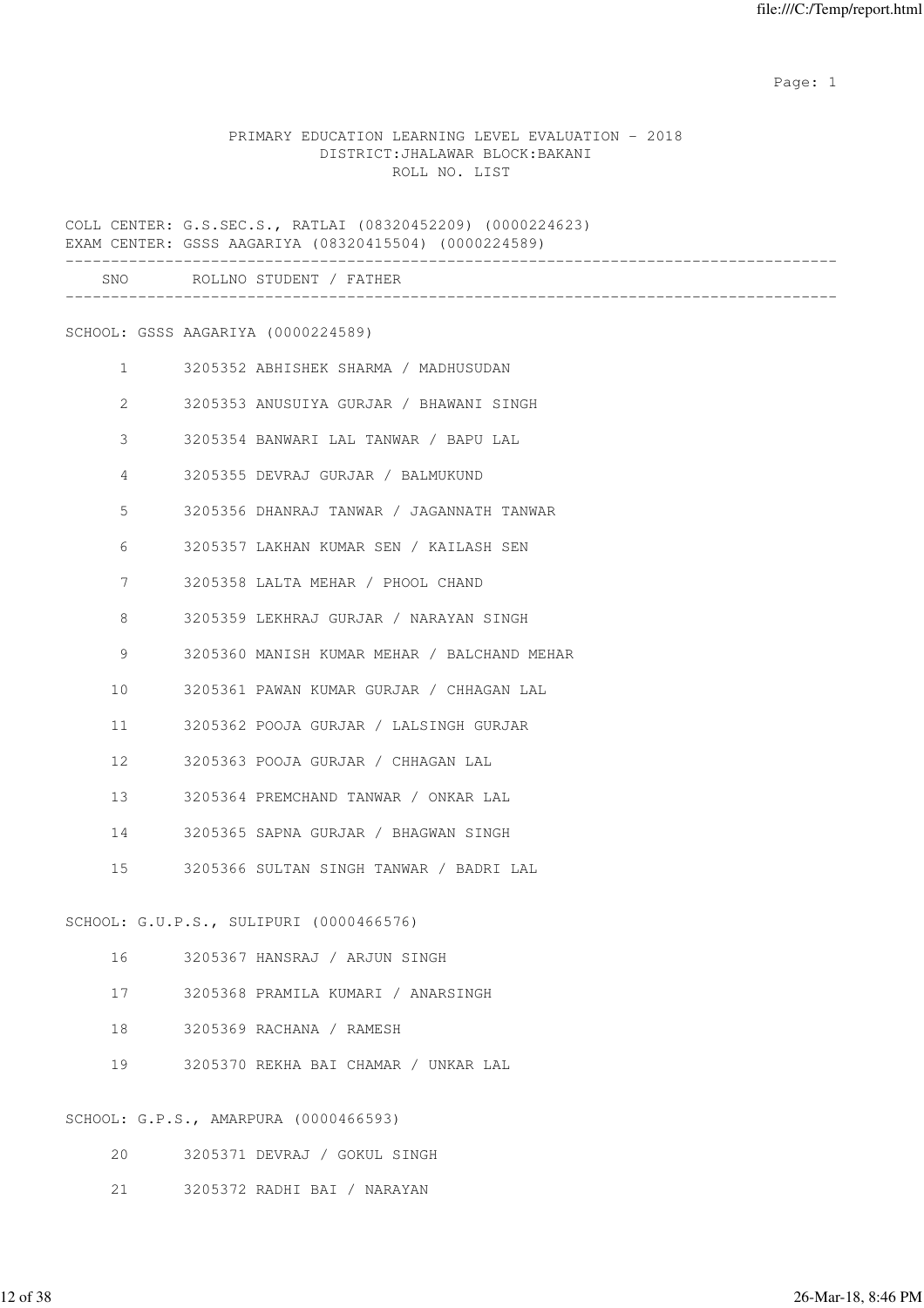## PRIMARY EDUCATION LEARNING LEVEL EVALUATION - 2018 DISTRICT:JHALAWAR BLOCK:BAKANI ROLL NO. LIST

COLL CENTER: G.S.SEC.S., RATLAI (08320452209) (0000224623) EXAM CENTER: GSSS AAGARIYA (08320415504) (0000224589)

| <b>SNO</b> | ROLLNO STUDENT / FATHER |  |
|------------|-------------------------|--|
| 22         | 3205373 RAJA / NARAYAN  |  |

SCHOOL: G.U.P.S. NARSHINGHPURA (AGARIYA) (0000467279)

- 23 3205374 KAMLESH ERWAL / BADRILAL
- 24 3205375 MAHENDRA SINGH / MAN SINGH
- 25 3205376 SITA RAM LODHA / BHERULAL

#### SCHOOL: G.P.S, GANESHPURA (0000474269)

- 26 3205377 ARJUN SINGH / JAGDISH
- 27 3205378 BANWARILAL / RAMESH CHAND
- 28 3205379 DHAPU KUMARI / BHAGWAN SINGH
- 29 3205380 FEJAN / PAPPU KHAN
- 30 3205381 KALULAL / BANWARILAL

# SCHOOL: G.P.S.,BORJHADI (0000482848)

- 31 3205382 BHAGWAN SINGH / RAMESH CHAND
- 32 3205383 DHARA SINGH / BHAWANI SINGH
- 33 3205384 MANGILAL / NARAYAN SINGH
- 34 3205385 NARENDRA / RAMESH CHANAD
- 35 3205386 PRAKASH CHAND / SUJAN SINGH
- 36 3205387 RAMBABU / RAISINGH
- 37 3205388 RAMDAYAL / HEMRAJ
- 38 3205389 RAMDYAYAL / MANGILAL
- 39 3205390 REENA KUMARI / NANURAM
- 40 3205391 SARITA / DULESINGH
- 41 3205392 TEENA KUMARI / RUPSINGH
- 42 3205393 URMILA KUMARI / DEVISINGH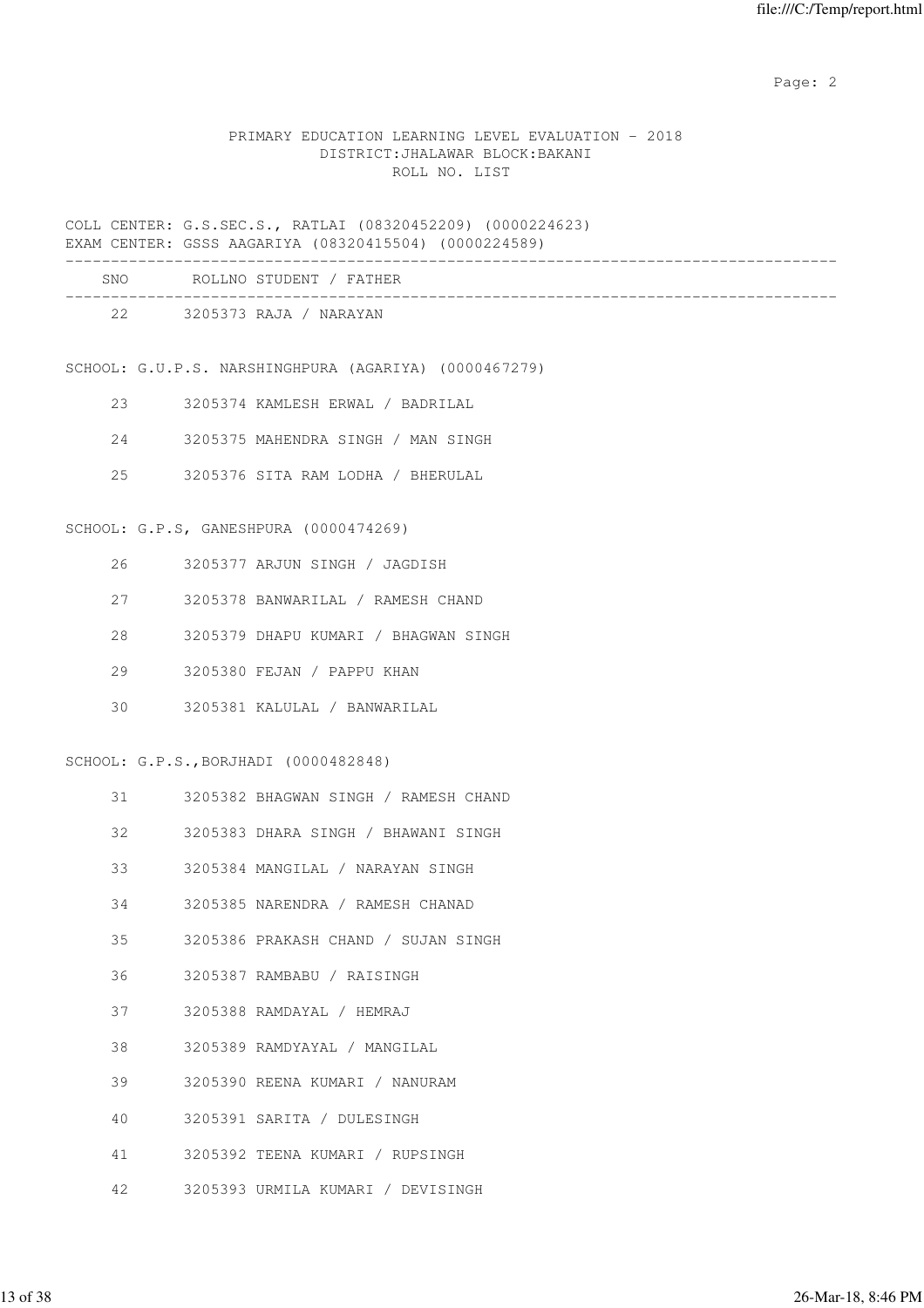### PRIMARY EDUCATION LEARNING LEVEL EVALUATION - 2018 DISTRICT:JHALAWAR BLOCK:BAKANI ROLL NO. LIST

COLL CENTER: G.S.SEC.S., RATLAI (08320452209) (0000224623) EXAM CENTER: GSSS AAGARIYA (08320415504) (0000224589) ------------------------------------------------------------------------------------- SNO ROLLNO STUDENT / FATHER ------------------------------------------------------------------------------------- SCHOOL: GPS SAWAKHO (0000485615) 43 3205394 ANIL KUMAR / DINESH KUMAR 44 3205395 BAJRANG SINGH / BADRI LAL 45 3205396 KAVITA BAI / PHATEH SINGH 46 3205397 KAVITA BAI / RADESHYAM 47 3205398 KIRAN BAI / RAMLAL 48 3205399 LEKHRAJ / PARMANAND 49 3205400 MAMTA BAI / POOR SINGH 50 3205401 PARMANAND / BALCHAND 51 3205402 POOJA BAI / DEVI SINGH 52 3205403 POOJA KUMARI / MATHRILAL 53 3205404 RADHA BAI / NARAYAN SINGH 54 3205405 RAJU KUMAR / PURILAL 55 3205406 REENA BAI / MATHRILAL 56 3205407 SUNIL KUMAR / DINESH KUMAR SCHOOL: G.P.S.,NAHRDI KALAN (0000506378) 57 3205408 MANGILAL / BADESINGH 58 3205409 PRAHLAD / RAISINGH 59 3205410 RAMBABU / BADRILAL SCHOOL: G.P.S., LAXMIPURA (AGARIYA) (0000506389) 60 3205411 KIRAN BAI / DEVILAL 61 3205412 RAMKANYA BAI / MANGILAL

SCHOOL: G.U.P.S., DAGOL (0000506392)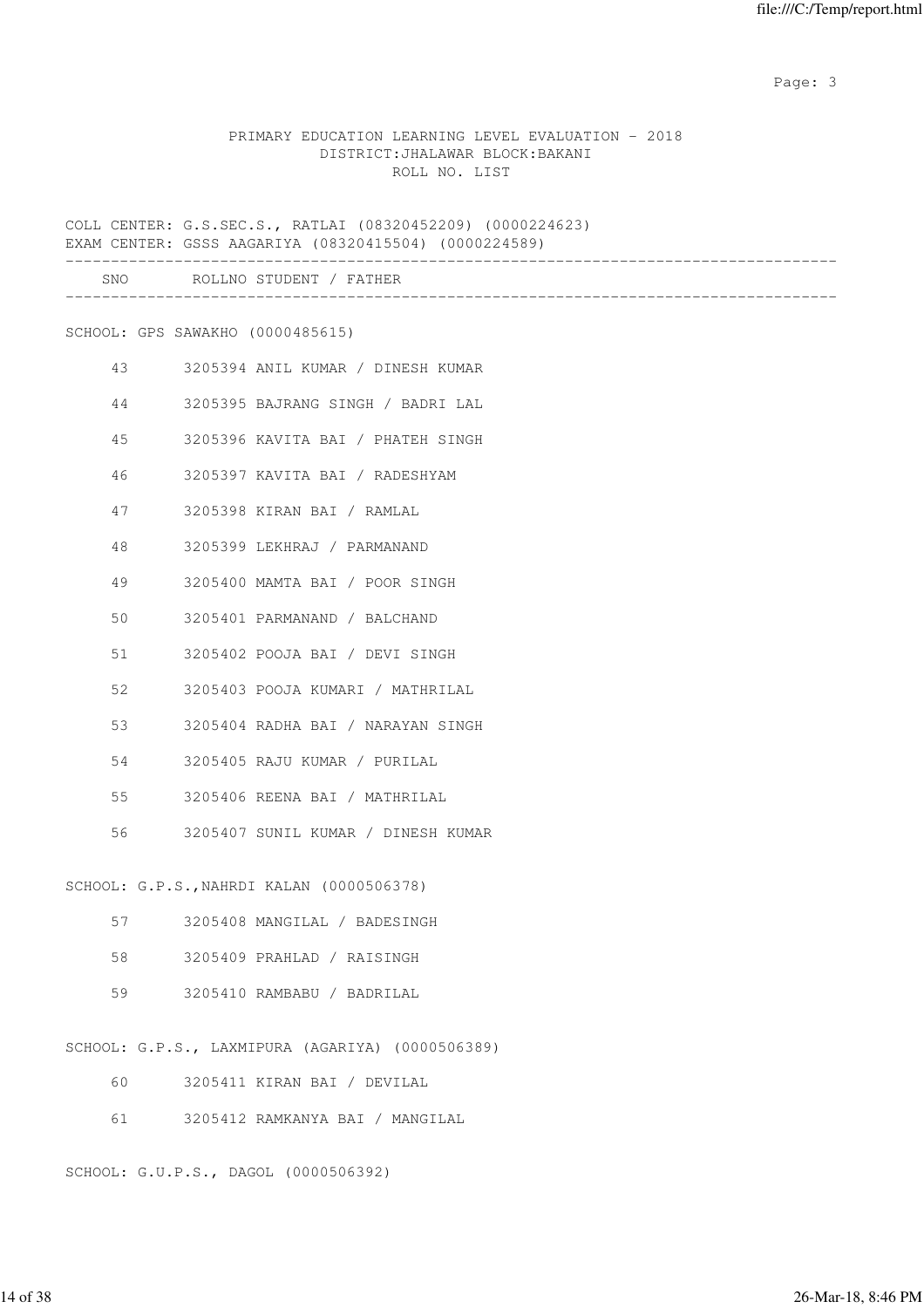Page: 4  $P$ 

# PRIMARY EDUCATION LEARNING LEVEL EVALUATION - 2018 DISTRICT:JHALAWAR BLOCK:BAKANI ROLL NO. LIST

COLL CENTER: G.S.SEC.S., RATLAI (08320452209) (0000224623) EXAM CENTER: GSSS AAGARIYA (08320415504) (0000224589)

| <b>SNO</b> | ROLLNO STUDENT / FATHER        |
|------------|--------------------------------|
| 62.        | 3205413 BHURI BAI / BHAGI RATH |
| 63         | 3205414 PUJA BAI / LAL SINGH   |
|            |                                |

SCHOOL: GUPS SANSKRIT DAULATPURA (0000540006)

| 3205415 POOJA KUMARI GURJAR / MOHAN LAL GURJAR |
|------------------------------------------------|
|------------------------------------------------|

65 3205416 SANTOSH BAI GURJAR / RAMGOPAL GURJAR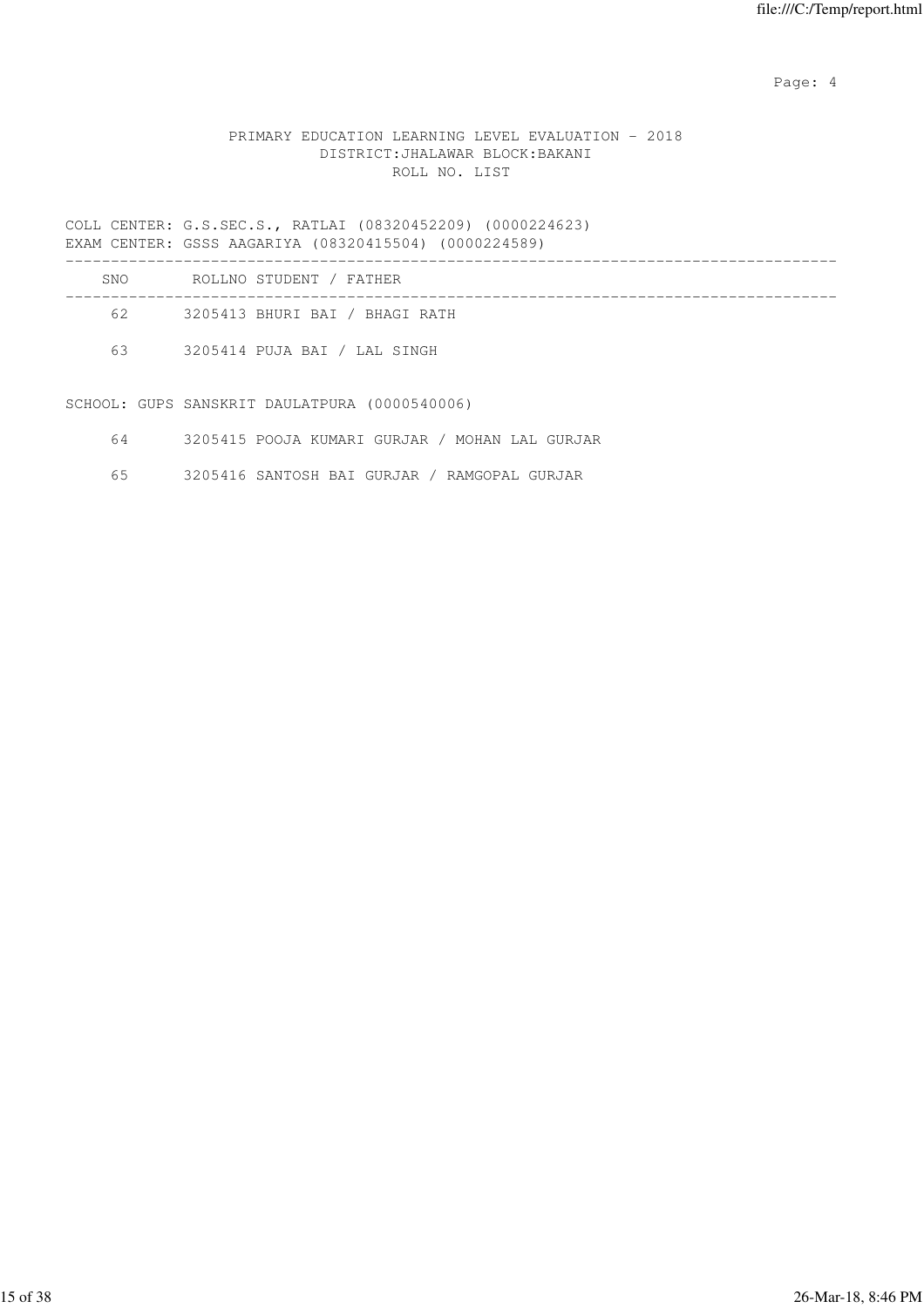expected to the control of the control of the control of the control of the control of the control of the control of the control of the control of the control of the control of the control of the control of the control of

### PRIMARY EDUCATION LEARNING LEVEL EVALUATION - 2018 DISTRICT:JHALAWAR BLOCK:BAKANI ROLL NO. LIST

COLL CENTER: G.S.SEC.S., RATLAI (08320452209) (0000224623) EXAM CENTER: GSSS GARWADA (08320441802) (0000224609) ------------------------------------------------------------------------------------- SNO ROLLNO STUDENT / FATHER ------------------------------------------------------------------------------------- SCHOOL: GSSS GARWADA (0000224609) 1 3205417 BHAGWAN SINGH TANWAR / BAPU LAL 2 3205418 BHARAT CHARAN / BALCHAND 3 3205419 DEVKARAN CHARAN / MATHURA LAL 4 3205420 LAKSHMIBAI TANWAR / RAISINGH 5 3205421 MAHESH KUMAR BAIRWA / KALU LAL 6 3205422 MUKESH KUMAR TANWAR / RAY SINGH 7 3205423 NIKITA BAMI / HANSRAJ 8 3205424 NISHA PRAJAPAT / RAM PRASAD 9 3205425 NITESH KUMAR MALI / RAMBABU 10 3205426 PRAVEEN CHARAN / KISHAN LAL 11 3205427 PRIYA BAMI / HEERA LAL 12 3205428 RAVIKARAN CHARAN / LALCHAND 13 3205429 SANGITA CHARAN / LALCHAND 14 3205430 SURESH TANWAR / MOHAN LAL 15 3205431 USHA BAMI / HEERA LAL SCHOOL: G.P.S.,RAJPURA (0000467825) 16 3205432 KALULAL TANWAR / NARAYAN LAL 17 3205433 KRISHANA BAI / LALCHAND TANWAR 18 3205434 LAXMINARAYAN TANWAR / MANGI LAL 19 3205435 MANISH KUMAR / DEVLAL TANWAR 20 3205436 MANJU BAI TANWAR / MANGILAL TANWAR 21 3205437 RAKESH TANWAR / LALCHAND TANWAR

22 3205438 RAMBABU TANWAR / BALCHAND TANWAR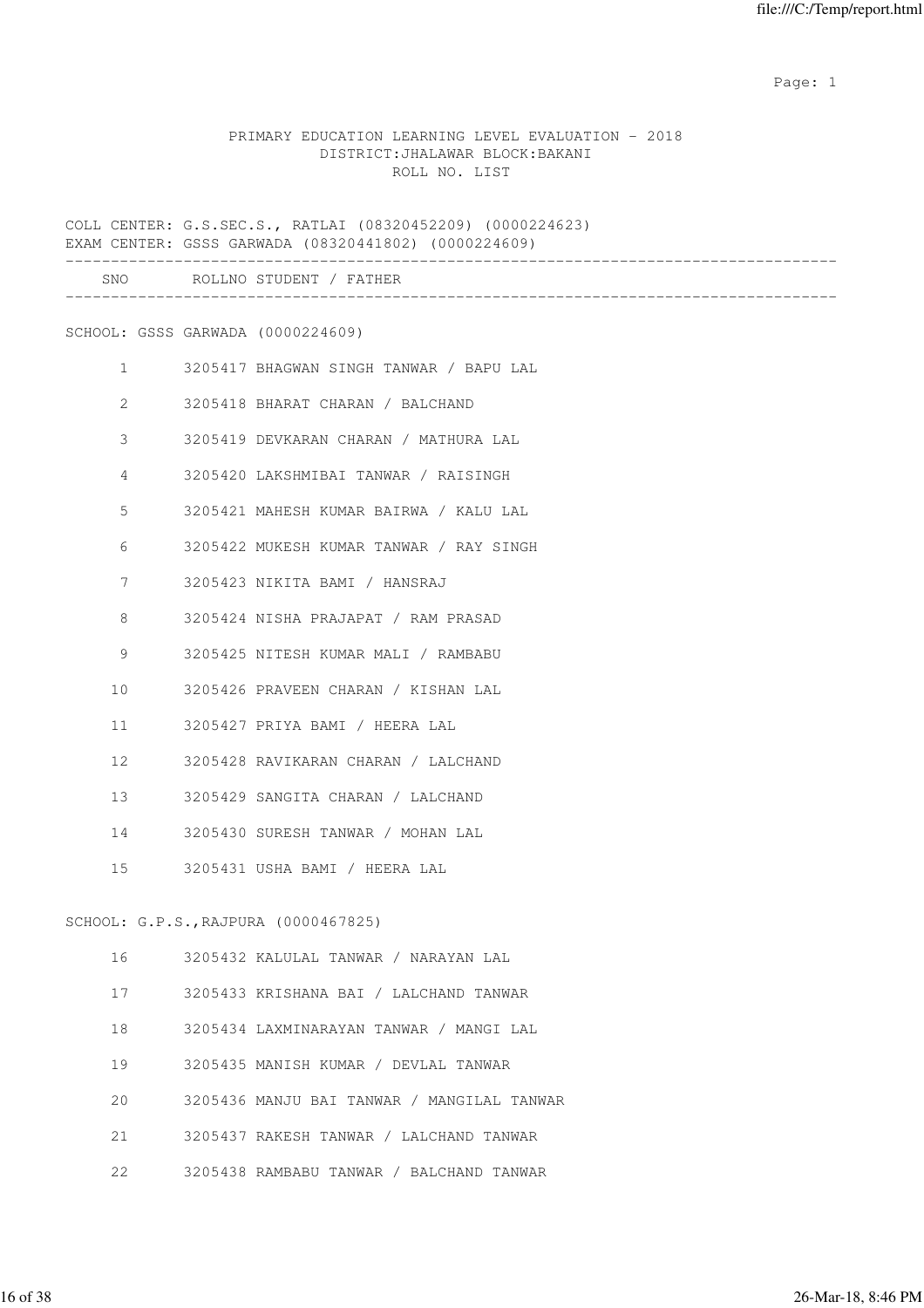# PRIMARY EDUCATION LEARNING LEVEL EVALUATION - 2018 DISTRICT:JHALAWAR BLOCK:BAKANI ROLL NO. LIST

COLL CENTER: G.S.SEC.S., RATLAI (08320452209) (0000224623) EXAM CENTER: GSSS GARWADA (08320441802) (0000224609)

| SNO | ROLLNO STUDENT / FATHER              |  |
|-----|--------------------------------------|--|
| 23  | 3205439 SHAKINA BAI / BAPULAL TANWAR |  |

# SCHOOL: G.U.P.S., KOLI (0000471452)

| 24 |        | 3205440 BAJRANG LAL / KAILASH CHAND  |
|----|--------|--------------------------------------|
|    | 25     | 3205441 DAYANAND / RAGHU SINGH       |
|    |        | 26 3205442 DHANRAJ / BADRI LAL       |
|    |        | 27 3205443 HEMRAJ / BADRI LAL        |
|    |        | 28 3205444 JAGDISH / MANOHAR LAL     |
|    | 29     | 3205445 JEEVAN / JAGDISH             |
|    |        | 30 3205446 KAILASH CHAND / RATAN LAL |
|    | 31     | 3205447 KAMLESH / RAGHU SINGH        |
|    | $32 -$ | 3205448 KAVITA / BAPU LAL            |
|    |        | 3205449 MADHU / OKAR LAL             |
|    | 34     | 3205450 OM PRAKASH / BADRI LAL       |
|    | 35     | 3205451 PRIYANKA / CHOTHMAL          |
| 36 |        | 3205452 PRIYANKA / BALCHAND          |
|    |        | 3205453 RAJARAM / LAXMICHAND         |
| 38 |        | 3205454 RAKESH KUMAR / DHEER SINGH   |
| 39 |        | 3205455 RAMKARAN / RADHESHYAM        |
| 40 |        | 3205456 RANGLAL / RADHESHYAM         |
|    |        | SCHOOL: G.P.S., DEVARI (0000471834)  |
|    |        | 41 3205457 MANGI BAI / LALCHAND      |

42 3205458 REKHA BAI / LALCHAND

# SCHOOL: G.P.S.,,MORUKHEDI (0000471835)

43 3205459 ARJUN SINGH GURJAR / BALCHAND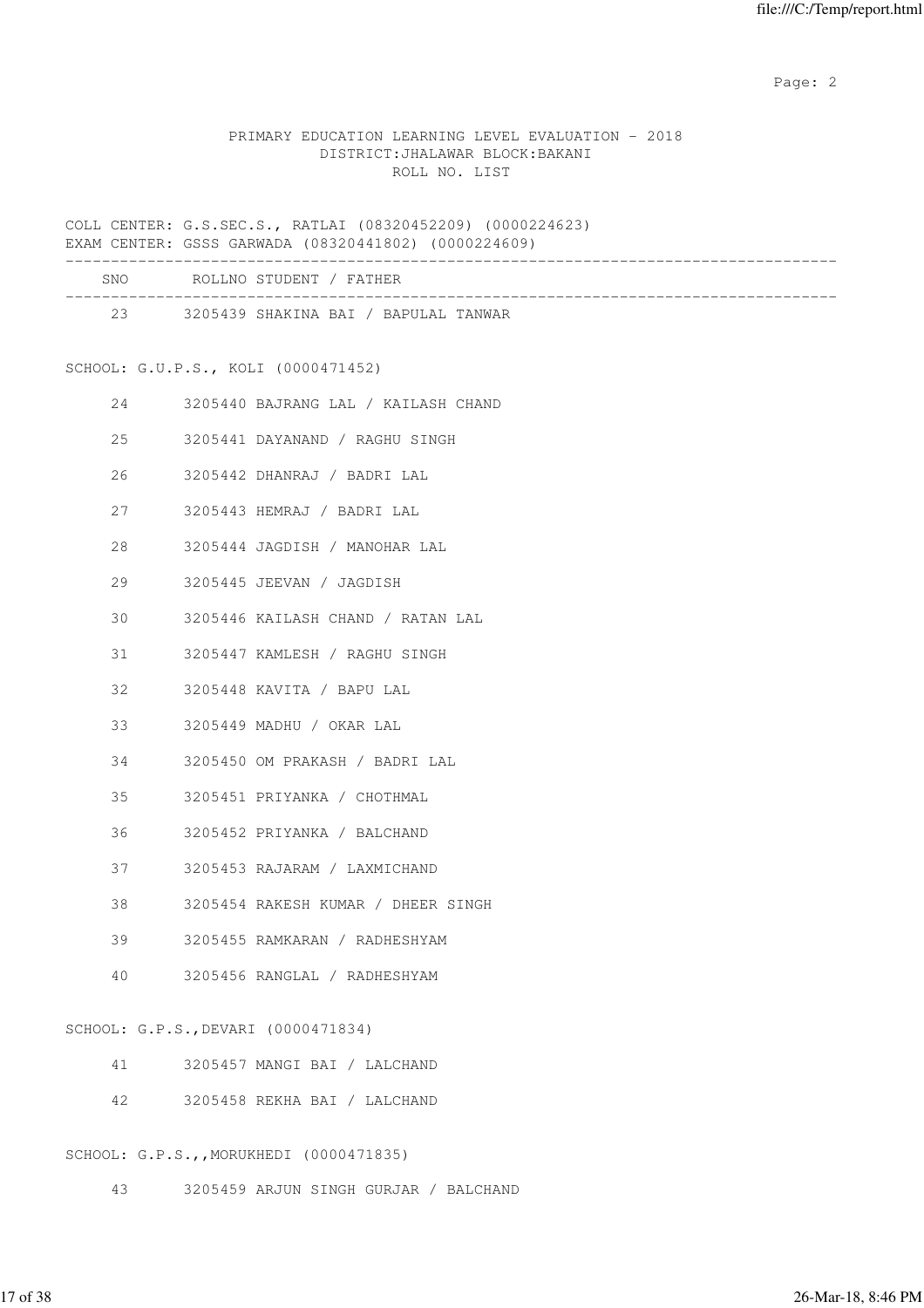# PRIMARY EDUCATION LEARNING LEVEL EVALUATION - 2018 DISTRICT:JHALAWAR BLOCK:BAKANI ROLL NO. LIST

COLL CENTER: G.S.SEC.S., RATLAI (08320452209) (0000224623) EXAM CENTER: GSSS GARWADA (08320441802) (0000224609)

| SNO | ROLLNO STUDENT / FATHER                |
|-----|----------------------------------------|
| 44  | 3205460 DAYANAND TANWAR / ROSHAN SINGH |
| 45  | 3205461 KAMLESH TANWAR / LAXMINARAYAN  |
| 46  | 3205462 MANGI BAI TANWAR / BALCHAND    |
| 47  | 3205463 SAPNA BAI TANWAR / RAMCHANDRA  |
|     |                                        |

# SCHOOL: G.P.S., GANESHPURA (0000471836)

| 48  | - 3205464 GIRIRAJ / RUGHNATH     |
|-----|----------------------------------|
| 49  | 3205465 GOVIND LAL / SHIV LAL    |
| 50  | 3205466 KAVITA BAI / MADANLAL    |
| 51  | 3205467 KAVITA BAI / MANOHAR LAL |
| 52  | 3205468 MANGILAL / LALCHAND      |
| 53  | 3205469 NIRMAL KUMAR / UNKAR LAL |
| .54 | 3205470 RADHA BAI / RAMSINGH     |
| 55  | 3205471 RAMNIWAS / PHOOLCHAND    |
|     |                                  |

SCHOOL: G.P.S., CHARDUNGARI (0000500420)

| 56 | 3205472 DHARMRAJ TANWAR / GHISALAL |
|----|------------------------------------|
| 57 | 3205473 MANGI BAI / SUJAN SINGH    |
| 58 | 3205474 NIRMALA KUMARI / KALULAL   |
| 59 | 3205475 RAMBABU TANWAR / BALCHAND  |
| 60 | 3205476 SURAJ / MANGILAL           |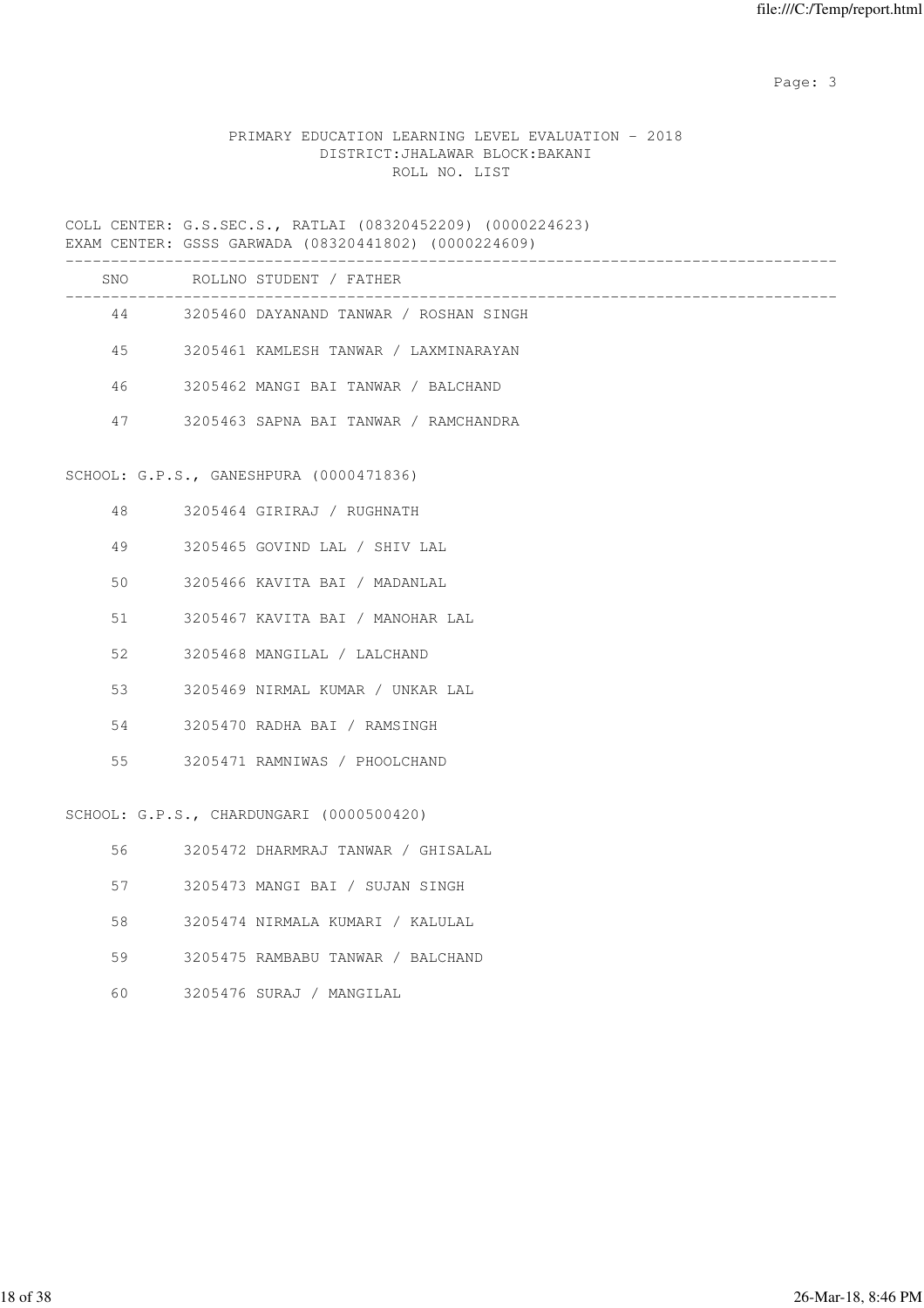expected to the control of the control of the control of the control of the control of the control of the control of the control of the control of the control of the control of the control of the control of the control of

### PRIMARY EDUCATION LEARNING LEVEL EVALUATION - 2018 DISTRICT:JHALAWAR BLOCK:BAKANI ROLL NO. LIST

COLL CENTER: G.S.SEC.S., RATLAI (08320452209) (0000224623) EXAM CENTER: GASSS GURADKHEDA (08320447903) (0000224619) ------------------------------------------------------------------------------------- SNO ROLLNO STUDENT / FATHER ------------------------------------------------------------------------------------- SCHOOL: JAWAHAR LAL NEHRU SHIKSHAN SAMITI GURADKHEDA (0000019415) 1 3205477 AJAY KUMAR MEGHWAL / RADHESHYAM MEGHWAL 2 3205478 ANIL MEGHWAL / RATAN LAL 3 3205479 ANKIT KUMAR LODHA / MANGI LAL LODHA 4 3205480 DHIRAJ KUMAR CARPENTER / BRIJMOHAN CARPENTER 5 3205481 DILRAJ LODHA / RAMBABU 6 3205482 KIRAN KUMARI LODHA / SURENDRA KUMAR LODHA 7 3205483 KU. PAYAL BHEEL / KESHURAM 8 3205484 MANISHA LODHA / SHIVLAL LODHA 9 3205485 NITESH KUMAR BHEEL / SATYA NARAYAN BHEEL 10 3205486 SAPNA KUMARI LODHA / KALU LAL 11 3205487 SUNIL KUMAR GURJAR / LAXMINARAYAN 12 3205488 SUNITA KUMARI GURJAR / RAYSINGH GURJAR 13 3205489 SURAJ KUMAR BHEEL / SUJAN SINGH 14 3205490 YASHWANT KUMAR LODHA / RAM CHANDRA LODHA SCHOOL: GASSS GURADKHEDA (0000224619) 15 3205491 AJAY KUMAR LODHA / HAREESH CHAND LODHA 16 3205492 BABLU BHEEL / PURI LAL 17 3205493 KALULAL BHEEL / THAKI RAM 18 3205494 MANISH LODHA / RATAN LAL 19 3205495 METAB BHEEL / BADE SINGH 20 3205496 MUKESH KUMAR BHEEL / BHAIRU LAL 21 3205497 NISHA KUMARI GUJAR / PURILAL 22 3205498 NISHA KUMARI MEGHWAL / GHANSHYAM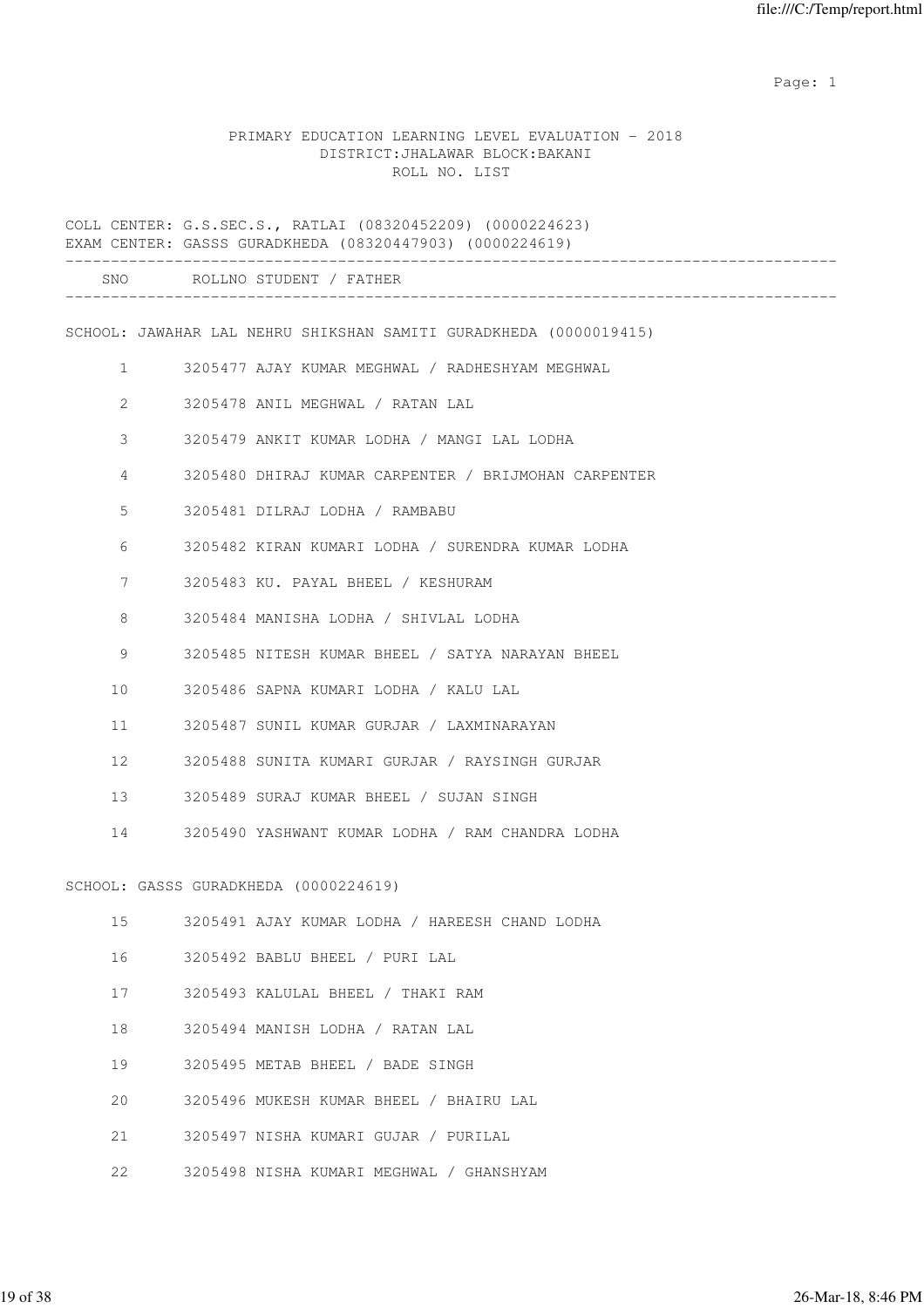# PRIMARY EDUCATION LEARNING LEVEL EVALUATION - 2018 DISTRICT:JHALAWAR BLOCK:BAKANI ROLL NO. LIST

COLL CENTER: G.S.SEC.S., RATLAI (08320452209) (0000224623) EXAM CENTER: GASSS GURADKHEDA (08320447903) (0000224619)

|    |                                   | SNO ROLLNO STUDENT / FATHER                    |
|----|-----------------------------------|------------------------------------------------|
|    |                                   | 23 3205499 NISHA KUMARI SEN / SURESH KUMAR SEN |
|    | 24                                | 3205500 PAWAN SUTHAR / VISHNU PRASAD           |
|    | 25                                | 3205501 PINKI BHEEL / INDAR SINGH              |
| 26 |                                   | 3205502 PINKI KUMARI SUTHAR / KALU LAL         |
|    | 27 — 27                           | 3205503 POOJA KUMHAR / VISHNU PRASAD           |
| 28 |                                   | 3205504 RACHANA BAI GURJAR / ONKAR LAL         |
| 29 |                                   | 3205505 RADHESHYAM BHIL / BHAIRULAL            |
| 30 |                                   | 3205506 RAHUL BHEEL / PURI LAL                 |
| 31 |                                   | 3205507 SACHIN KUMAR GUJAR / JASWANT SINGH     |
| 32 |                                   | 3205508 SAPNA BHEEL / KESHU RAM                |
|    | SCHOOL: GSS HARIPURA (0000224626) |                                                |
|    | $33 - 7$                          | 3205509 ANISH / ARJUN SINGH                    |
| 34 |                                   | 3205510 DEV KARAN TANWAR / LAXMI NARAYAN       |
| 35 |                                   | 3205511 DURGA SHANKAR TANWAR / PARAMANAND      |
| 36 |                                   | 3205512 GOVIND SINGH TANWAR / LAXMI NARAYAN    |
| 37 |                                   | 3205513 HEMLATA SEN / PRABHU LAL               |
| 38 |                                   | 3205514 KAVITA BAI TANWAR / CHHITAR LAL        |
| 39 |                                   | 3205515 KIRAN BAI CHAMAR / SHYAM LAL           |
| 40 |                                   | 3205516 LEELAVATI / LAXMI NARAYAN TANWAR       |
| 41 |                                   | 3205517 MANISHA GURJAR / NANURAM               |
| 42 |                                   | 3205518 MUKESH KUMAR TANWAR / RAM PRASAD       |
| 43 |                                   | 3205519 NITESH KUMAR GURJAR / BHOJRAJ          |
| 44 |                                   | 3205520 PAHALAD / MOHAN LAL                    |
| 45 |                                   | 3205521 REKHA BAI GURJAR / LAXMI NARAYAN       |
| 46 |                                   | 3205522 SHREESANT GURJAR / CHHAGAN LAL         |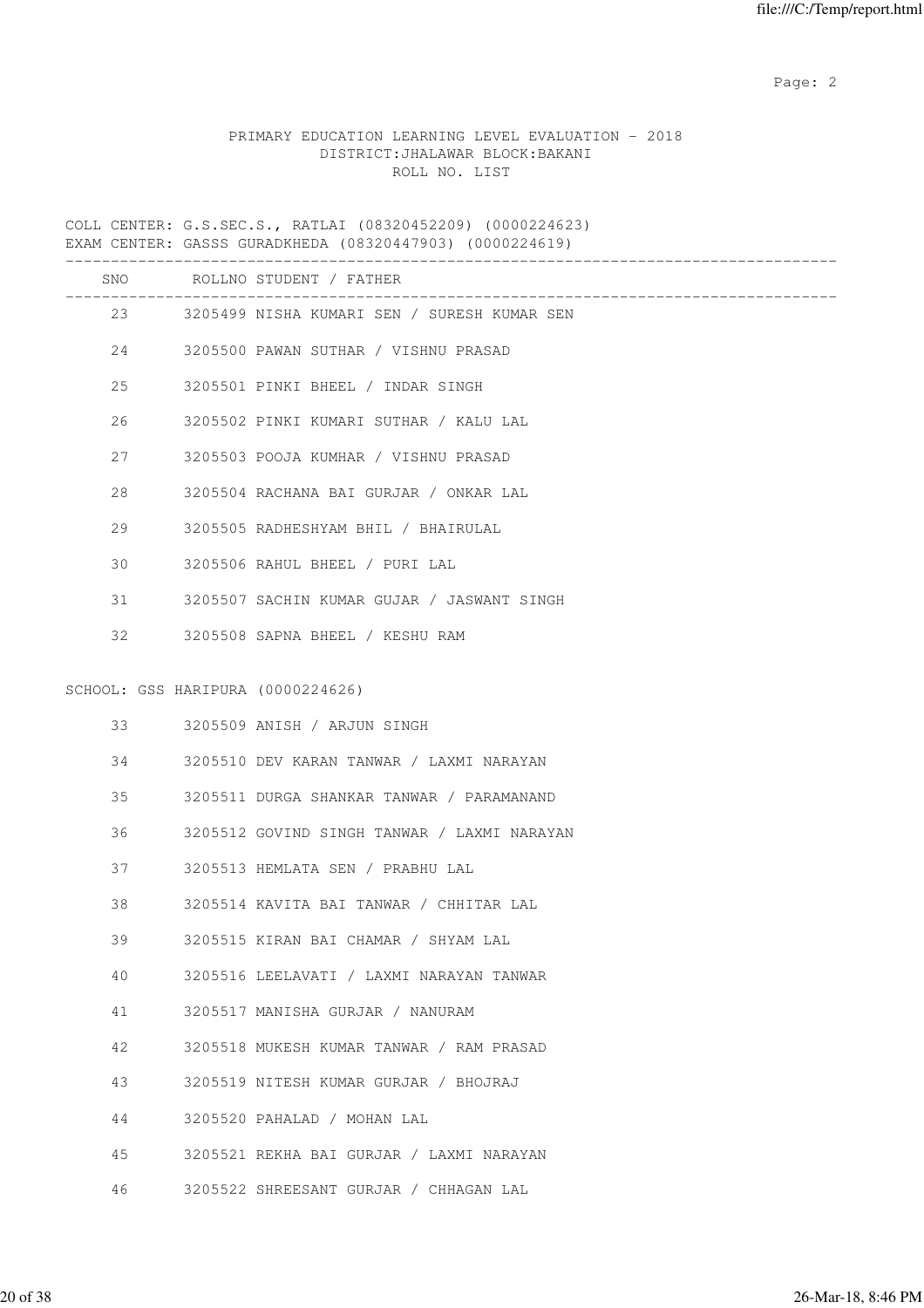### PRIMARY EDUCATION LEARNING LEVEL EVALUATION - 2018 DISTRICT:JHALAWAR BLOCK:BAKANI ROLL NO. LIST

COLL CENTER: G.S.SEC.S., RATLAI (08320452209) (0000224623) EXAM CENTER: GASSS GURADKHEDA (08320447903) (0000224619)

| SNC<br>__ | $P \cap T$<br>C TI<br>. N 0<br>H'NL<br>/ H° |  |
|-----------|---------------------------------------------|--|
|           |                                             |  |

SCHOOL: G.P.S KALYAKHEDI (TAPRIYA) (0000471239)

- 47 3205523 LEELA BAI TANWAR / CHENSINGH TANWAR
- 48 3205524 SHAITAN BAI TANWAR / PHOOLCHAND TANWAR

SCHOOL: G.P.S, KALYAKHEDI(GURADKHEDA) (0000473657)

- 49 3205525 KAVITA BAI TANWAR / KHANIRAM TANWAR
- 50 3205526 RAMBABU TANWAR / GHANSHYAM TANWAR
- 51 3205527 RAMNIVAS TANWAR / LAKSHMINARAYAN TANWAR

#### SCHOOL: G.P.S.,TEKALI (0000500230)

|                                                                                                                                                                                                                                 | 3205528 HANSRAJ LODHA / ROOP CHAND         |
|---------------------------------------------------------------------------------------------------------------------------------------------------------------------------------------------------------------------------------|--------------------------------------------|
|                                                                                                                                                                                                                                 | 3205529 RAM BABU LODHA / MOHAN LAL         |
| 54 — 154 — 154 — 154 — 155 — 155 — 155 — 155 — 155 — 155 — 155 — 155 — 155 — 155 — 155 — 155 — 155 — 155 — 155 — 155 — 155 — 155 — 155 — 155 — 155 — 155 — 155 — 155 — 155 — 155 — 155 — 155 — 155 — 155 — 155 — 155 — 155 — 15 | 3205530 SANGITA KUMARI MEGHWAL / RADESHYAM |
|                                                                                                                                                                                                                                 |                                            |

SCHOOL: G.P.S., GORDHANPURA (0000500231)

56 3205532 RAVI KUMAR BHEEL / AMARLAL BHEEL

SCHOOL: G.P.S.,RAGHUNATHPURA (0000500232)

57 3205533 KIRAN LODHA / RADHESHYAM

### SCHOOL: G.P.S.,JHANTAKHEDA (0000500233)

- 58 3205534 BAL CHAND / RAM CHANDRA
- 59 3205535 LEELA BAI / RAM CHANDRA
- 60 3205536 MAHEDRA / KARAN SINGH
- 61 3205537 RADHA BAI / PRABHU LAL
- 62 3205538 REENA / BADRI LAL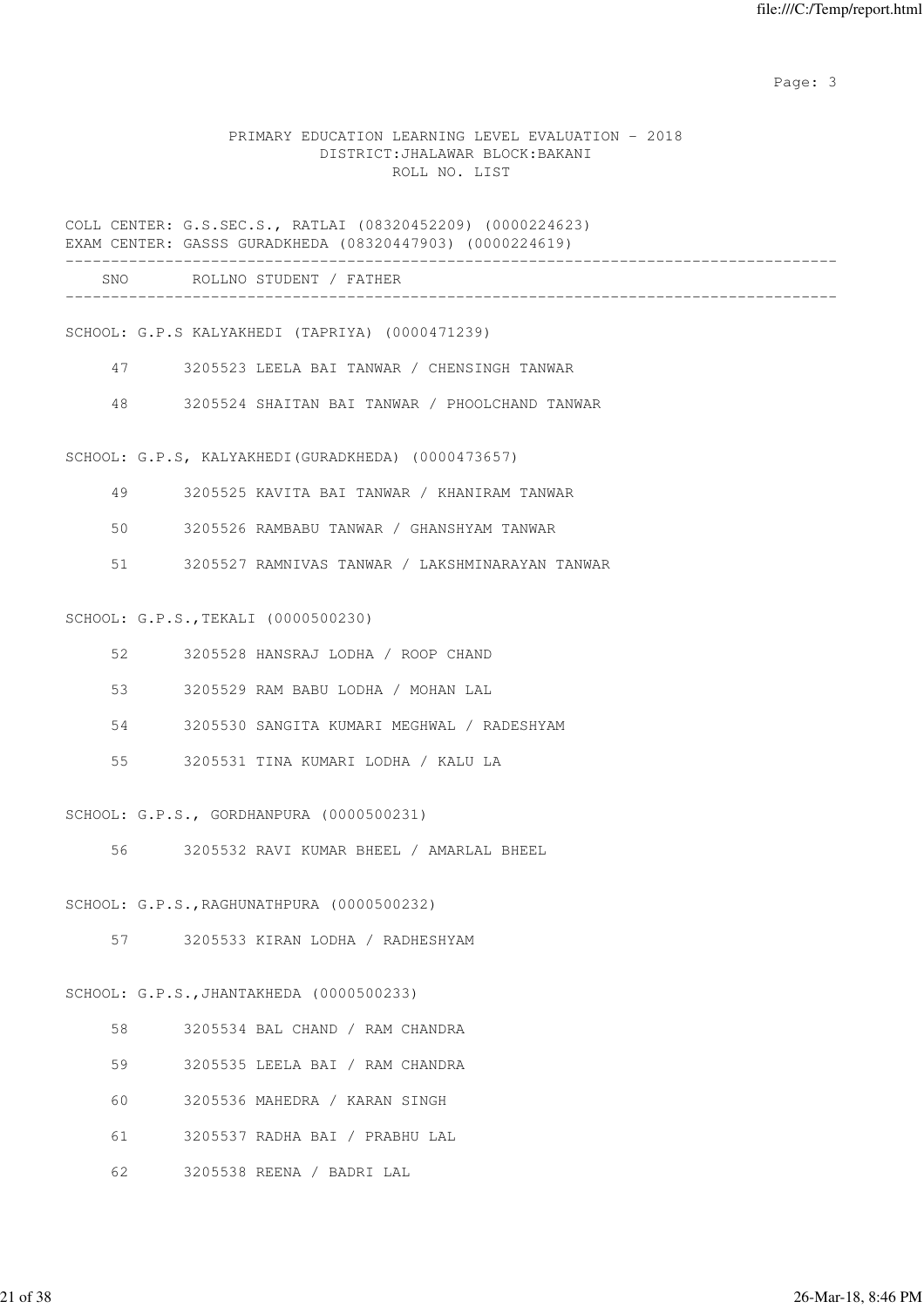Page: 4  $P$ 

# PRIMARY EDUCATION LEARNING LEVEL EVALUATION - 2018 DISTRICT:JHALAWAR BLOCK:BAKANI ROLL NO. LIST

COLL CENTER: G.S.SEC.S., RATLAI (08320452209) (0000224623) EXAM CENTER: GASSS GURADKHEDA (08320447903) (0000224619)

| <b>SNO</b> | ROLLNO STUDENT / FATHER       |  |
|------------|-------------------------------|--|
| 63         | 3205539 SANTOSH / PRABHU LAL  |  |
| 64         | 3205540 SONU KUMAR / GANGARAM |  |

SCHOOL: G.P.S., DHARALI (0000503525)

| 3205541 ARJUN SINGH GURJAR / SUJAN SINGH |  |  |  |  |
|------------------------------------------|--|--|--|--|
|                                          |  |  |  |  |

- 66 3205542 MADAN LAL GURJAR / GHANSHYAM GURJAR
- 67 3205543 POOJA BAI GURJAR / SANTRAM GURJAR

### SCHOOL: G.P.S.,SHYOPUR KHEDLI (0000503828)

- 68 3205544 DHAPU BAI / LAKMI NARAYAN
- 69 3205545 DINESH / FULCHAND
- 70 3205546 MANGI BAI / KALULAL
- 71 3205547 PRAVINA / LAKMI NARAYAN
- 72 3205548 SHARDA / SITARAM
- 73 3205549 SURESH / GHANSHYAM
- 74 3205550 TEENA / BHERU LAL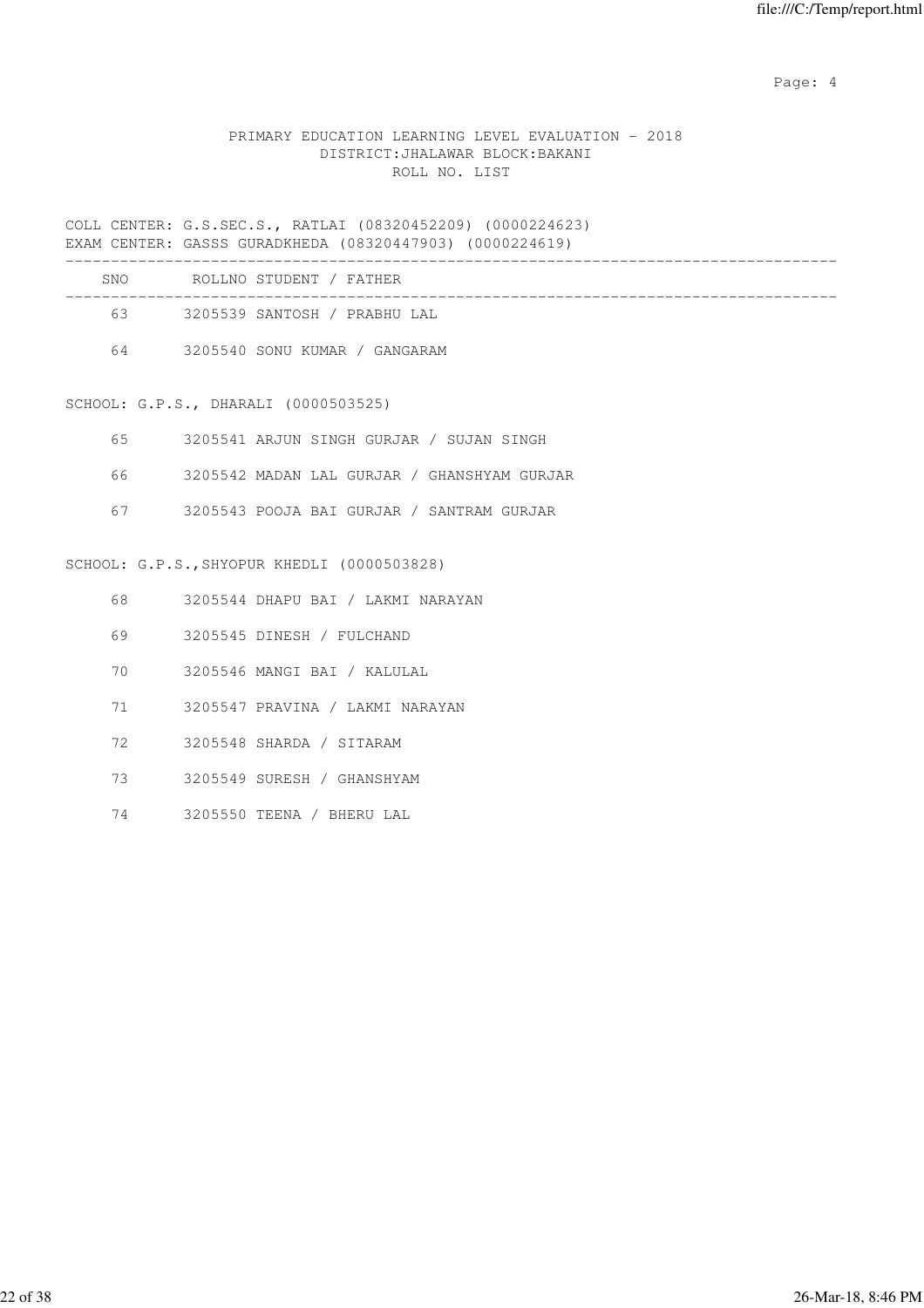example of the state of the state of the state of the state of the state of the state of the state of the state of the state of the state of the state of the state of the state of the state of the state of the state of the

### PRIMARY EDUCATION LEARNING LEVEL EVALUATION - 2018 DISTRICT:JHALAWAR BLOCK:BAKANI ROLL NO. LIST

COLL CENTER: G.S.SEC.S., RATLAI (08320452209) (0000224623) EXAM CENTER: G.S.SEC.S., RATLAI (08320452209) (0000224623) ------------------------------------------------------------------------------------- SNO ROLLNO STUDENT / FATHER ------------------------------------------------------------------------------------- SCHOOL: SHISHU ADARSH VIDYA MANDIR (0000012393) 1 3205551 AASHA KUMARI GURJAR / RAMLAL GURJAR 2 3205552 ANSHURAJ MEENA / KAILASH CHAND MEENA 3 3205553 ANURAG HARIJAN / RAM BABU HARIJAN 4 3205554 BANSHIKA HARIJAN / RANJEET HARIJAN 5 3205555 BHOLA RAM MEHAR / KAILASH CHAND 6 3205556 BHUPENDRA SINGH GURJAR / GYAN SINGH GURJAR 7 3205557 DINESH KUMNAR / PRBHULAL 8 3205558 GAURAV SAINI / DULICHAND SAINI 9 3205559 GIRRAJ TANWAR / BHANWAR LAL 10 3205560 KUMKUM MEENA / DILIP KUMAR MEENA 11 3205561 LOKESH MEGHWAL / PAPPU LAL 12 3205562 MAN SINGH TANWAR / PANNA LAL TANWAR 13 3205563 NIRMAL KUMAR / RAM BABU 14 3205564 NITESH KUMAR GURJAR / SANTRAM GURJAR 15 3205565 POOJA KUMARI / DINESH KUMAR SCHOOL: VEDANT PUBLIC SCHOOL RATLAI (0000016149) 16 3205566 ADARSH SHRIVASTAV / KAMLESH SHRIVASTAV 17 3205567 ANJALI LODHA / NANURAM LODHA 18 3205568 ANSH PALIWAL / MANISH KUMAR PALIWAL 19 3205569 ANUSHKA RAJE SONI / RAJENDRA KUMAR SONI 20 3205570 ANUSHKA ACHARYA / RAGHUNANDAN SHARMA 21 3205571 ARVIND GURJAR / SUJAN SINGH GURJAR 22 3205572 HEMLATA LODHA / JAGDISH CHAND LODHA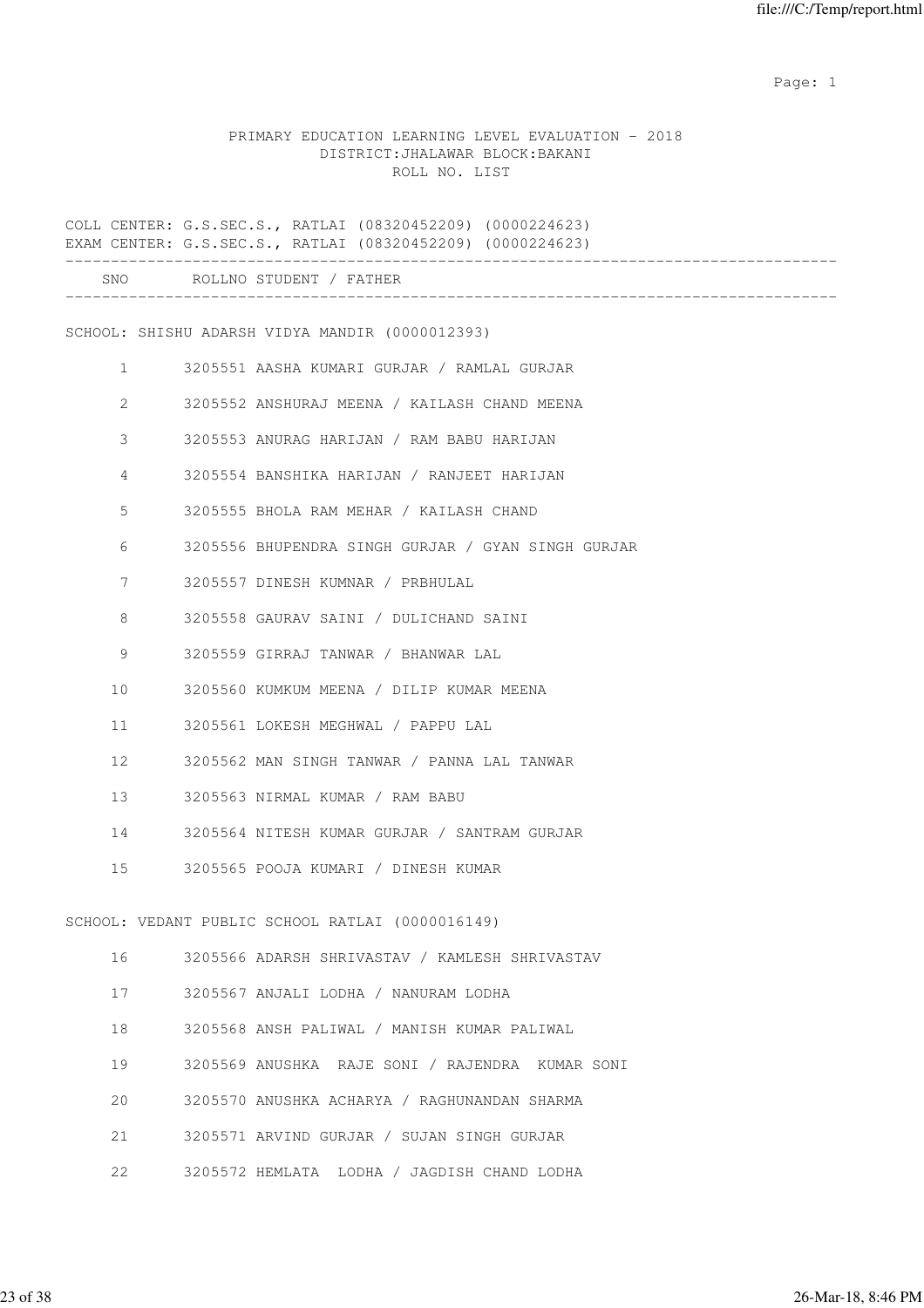# PRIMARY EDUCATION LEARNING LEVEL EVALUATION - 2018 DISTRICT:JHALAWAR BLOCK:BAKANI ROLL NO. LIST

COLL CENTER: G.S.SEC.S., RATLAI (08320452209) (0000224623) EXAM CENTER: G.S.SEC.S., RATLAI (08320452209) (0000224623)

|    |        | SNO ROLLNO STUDENT / FATHER                       |
|----|--------|---------------------------------------------------|
|    |        |                                                   |
|    |        | 23 3205573 JAYDEEP SINGH SOLANKI / PRAHALAD SINGH |
|    | 24     | 3205574 JYOTI GURJAR / CHHAGAN SINGH GURJAR       |
|    | 25     | 3205575 KAJAL CARPENTER / JASRAJ CARPENTER        |
| 26 |        | 3205576 KHUSHHAL SUMAN / DURGA LAL SUMAN          |
| 27 |        | 3205577 KHUSHI GUPTA / RAKESH KUMAR MEDATWAL      |
| 28 |        | 3205578 KRISHNA KUMAR LODHA / SUJAN SINGH LODHA   |
|    | 29     | 3205579 VARSHA BHEEL / SURENDRA KUMAR             |
|    | $30 -$ | 3205580 VIJAY LODHA / PRABHU LAL LODHA            |
|    |        |                                                   |
|    |        | SCHOOL: MAA SHARDA SHIKSHAN SANSTHAN (0000018939) |
|    | 31 — 1 | 3205581 AMAN TAILOR / JAGDISH PRASAD TAILOR       |
| 32 |        | 3205582 ANAR SINGH TANWAR / RAM PRASAD TANWAR     |
|    | 33     | 3205583 ANAS ALI / MUSTAQ ALI                     |
|    | 34     | 3205584 ANIL KUMAR LODHA / RAM LAL LODHA          |
|    | 35     | 3205585 ANIL KUMAR RATHOR / BHAGIRATH RATHOR      |
| 36 |        | 3205586 ANJALI TAILOR / PRAKASH CHAND TAILOR      |
|    | 37     | 3205587 BANE SINGH TANWAR / GOVERDHAN LAL         |
| 38 |        | 3205588 DURGA SHANKAR BHEEL / MANGI LAL BHEEL     |
| 39 |        | 3205589 GAYATRI LODHA / CHAMPA LAL LODHA          |
| 40 |        | 3205590 GHANSHYAM TANWAR / BALCHAND TANWAR        |
| 41 |        | 3205591 GOVIND BHEEL / KAMLESH KUMAR BHEEL        |
| 42 |        | 3205592 KASHISH VERMA / VINOD VERMA               |
| 43 |        | 3205593 KAVITA LODHA / PRABHULAL LODHA            |
| 44 |        | 3205594 KIRAN KUMARI LODHA / CHHAGAN LAL LODHA    |
| 45 |        | 3205595 KIRTIBALA AIRWAL / BIRDHI LAL AIRWAL      |
| 46 |        | 3205596 KUSUMLATA MEHAR / DINESH KUMAR            |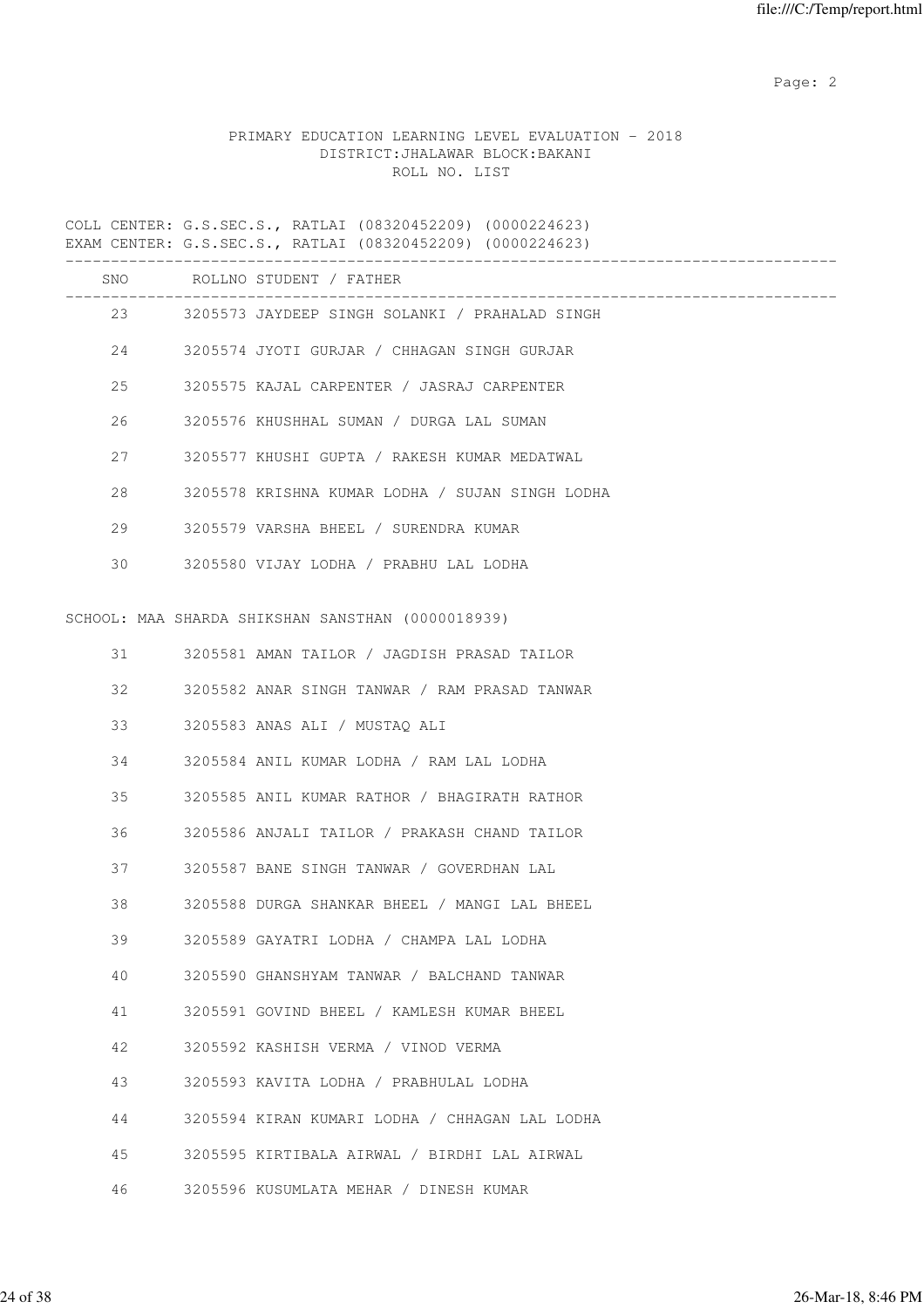# PRIMARY EDUCATION LEARNING LEVEL EVALUATION - 2018 DISTRICT:JHALAWAR BLOCK:BAKANI ROLL NO. LIST

COLL CENTER: G.S.SEC.S., RATLAI (08320452209) (0000224623) EXAM CENTER: G.S.SEC.S., RATLAI (08320452209) (0000224623)

|    |         | SNO ROLLNO STUDENT / FATHER                                                |
|----|---------|----------------------------------------------------------------------------|
|    | 47 — 17 | ____________________________<br>3205597 MADHU KUMARI LODHA / DEVILAL LODHA |
|    | 48 — 18 | 3205598 MADHU KUMARI SUMAN / LAL CHAND SUMAN                               |
| 49 |         | 3205599 MAHI PARETA / SURESH CHAND PARETA                                  |
| 50 |         | 3205600 MAYA KUMARI TAILOR / TULSIRAM TAILOR                               |
|    | 51 7    | 3205601 MEGHRAJ SINGH / JASWANT SINGH                                      |
| 52 |         | 3205602 MUKESH KUMAR TANWAR / BALCHAND TANWAR                              |
| 53 |         | 3205603 MUKESH TANWAR / NAND LAL TANWAR                                    |
| 54 |         | 3205604 NAVDEEP SHARMA / RAJESH KUMAR SHARMA                               |
| 55 |         | 3205605 NAVNIT LODHA / RAMBABU LODHA                                       |
| 56 |         | 3205606 PRAVEEN KUMAR LODHA / HEMRAJ LODHA                                 |
| 57 |         | 3205607 RAJESH KUMAR TANWAR / MOHAN LAL TANWAR                             |
| 58 |         | 3205608 RASILA KUMARI LODHA / NAND LAL LODHA                               |
| 59 |         | 3205609 RUDRAPRATAP SINGH JHALA / RAGHURAJ SINGH JHALA                     |
| 60 |         | 3205610 SUSHILA TANWAR / LAL CHAND TANWAR                                  |
|    | 61 — 10 | 3205611 VIJAY KUMAR MEGHWAL / PAPPU LAL MEGHWAL                            |
| 62 |         | 3205612 ZEHRA ALI / ASHFAQ ALI                                             |
|    |         | SCHOOL: JYOTI CHILDREN SCHOOL SOCIETY (0000019540)                         |
|    | 63 — 10 | 3205613 NEHA SEN / RAMBABU SEN                                             |
|    |         |                                                                            |
|    |         | SCHOOL: Ravindra Shiksha Niketan Ucch Prathmik Vidyalaya (0000020507)      |
| 64 |         | 3205614 AMRATA LODHA / RAMPRASAD LODHA                                     |
| 65 |         | 3205615 ANIL KUMAR LODHA / MADAN LAL LODHA                                 |
| 66 |         | 3205616 ANKIT KUMAR SUMAN / NAND KISHOR SUMAN                              |
| 67 |         | 3205617 ANUSHA PRAJAPATI / MANGI LAL PRAJAPATI                             |
| 68 |         | 3205618 ARIHANT JAIN / KAMLESH JAIN                                        |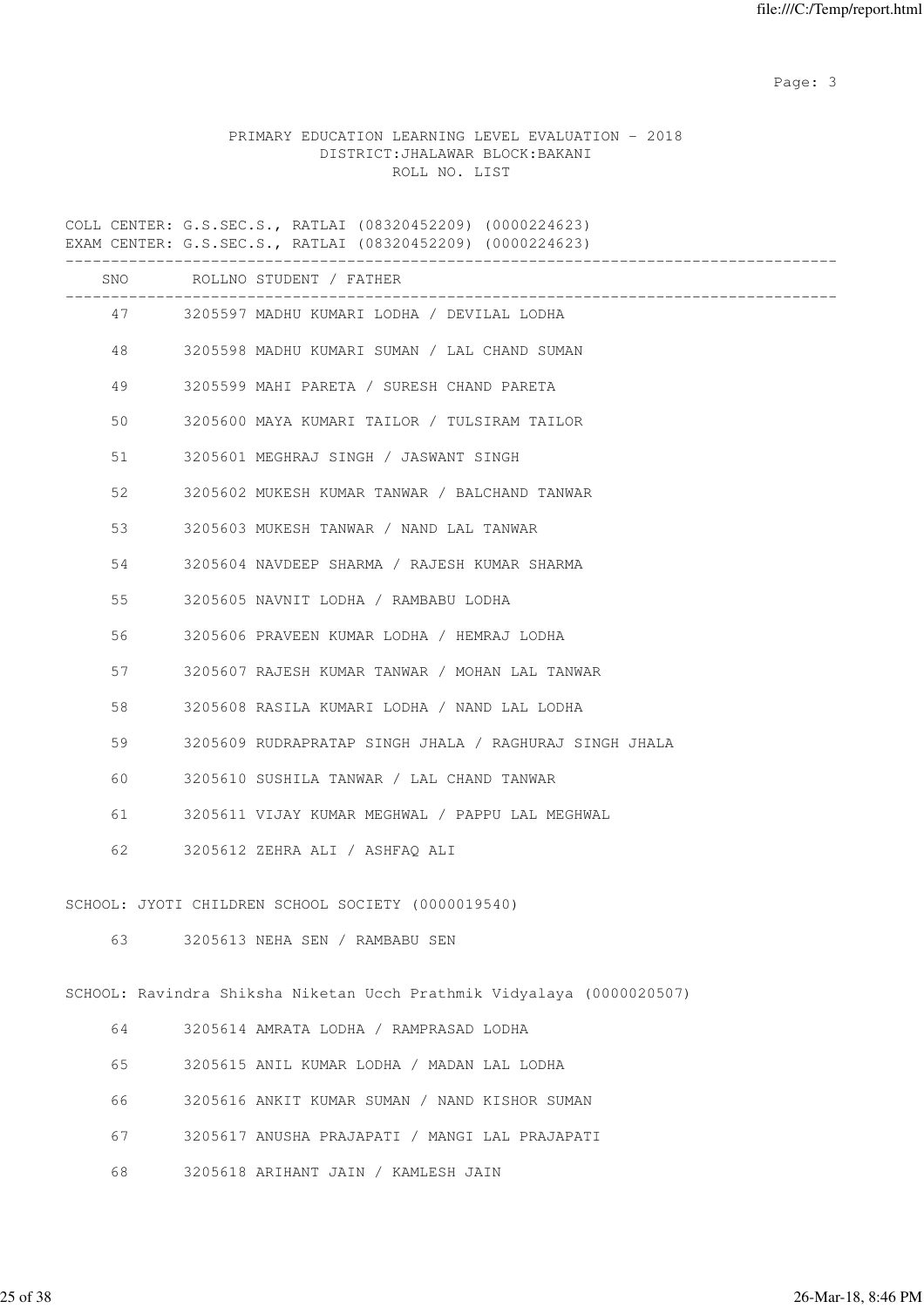Page: 4  $P$ 

## PRIMARY EDUCATION LEARNING LEVEL EVALUATION - 2018 DISTRICT:JHALAWAR BLOCK:BAKANI ROLL NO. LIST

COLL CENTER: G.S.SEC.S., RATLAI (08320452209) (0000224623) EXAM CENTER: G.S.SEC.S., RATLAI (08320452209) (0000224623) ------------------------------------------------------------------------------------- SNO ROLLNO STUDENT / FATHER ------------------------------------------------------------------------------------- 69 3205619 ARJUN KUMAR DANGI / KARAN SINGH DANDI 70 3205620 ASHMEERA BEE / ABDUL REAS 71 3205621 AYUSH PATIDAR / RAMBHAROS PATIDAR 72 3205622 BALWANT SINGH GURJAR / NANU RAM GURJAR 73 3205623 BHARAT RAJ GURJAR / BAL CHAND GURJAR 74 3205624 BHAVYA CARPENTER / SHYAM MANOHAR 75 3205625 BHAWANA GURJAR / HEMRAJ GURJAR 76 3205626 BHOLA SHANKAR MALI / MADAN LAL MALI 77 3205627 DEEPAK GURJAR / HEMRAJ GURJAR 78 3205628 DEEPAK KHATEEK / OMPRAKASH KHATEEK 79 3205629 DINESH KUMAR LODHA / RADHESHYAM LODHA 80 3205630 HARIOM GURJAR / BAL CHAND GURJAR 81 3205631 HARSHITA JOGI / LALIT JOGI 82 3205632 HARSHITA SONI / SHIV KUMAR SONI 83 3205633 JIVAN CARPENTER / SURESH CHAND CARPENTER 84 3205634 KANHEIYA LAL TANWAR / BADRI LAL TANWAR 85 3205635 KAPIL LODHA / PREM CHAND LODHA 86 3205636 KITTU VERMA / RADHESHYAM VERMA 87 3205637 LAKAHAN KUMAR / BAL CHAND KUMHAR 88 3205638 LAKHAN BHEEL / RAMPRASAD BHEEL 89 3205639 LAKHAN SUTHAR / BHERU LAL SUTHAR 90 3205640 LAVANYA SUMAN / SHOBHARAM SUMAN 91 3205641 MAHESH KUMAR GURJAR / PUR SINGH GURJAR 92 3205642 MANGHARI KUMARI LODHA / SUJAN SINGH LODHA 93 3205643 MANISHA KUMARI GURJAR / DEV SINGH GURJAR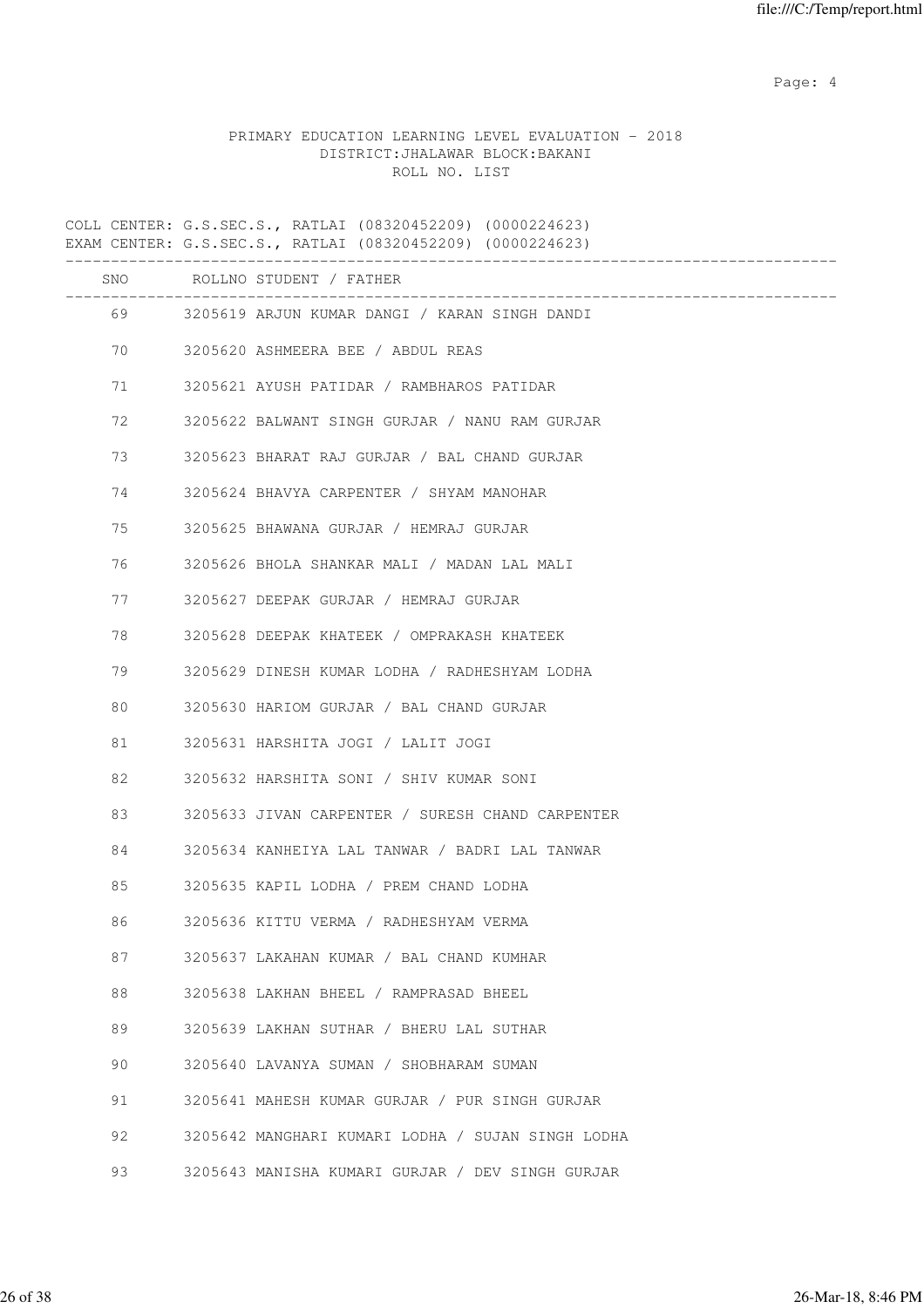Page: 5  $P$  and  $P$  and  $P$  and  $P$  and  $P$  and  $P$  and  $P$  and  $P$  and  $P$  and  $P$  and  $P$  and  $P$  and  $P$  and  $P$  and  $P$  and  $P$  and  $P$  and  $P$  and  $P$  and  $P$  and  $P$  and  $P$  and  $P$  and  $P$  and  $P$  and  $P$  and  $P$  an

# PRIMARY EDUCATION LEARNING LEVEL EVALUATION - 2018 DISTRICT:JHALAWAR BLOCK:BAKANI ROLL NO. LIST

COLL CENTER: G.S.SEC.S., RATLAI (08320452209) (0000224623) EXAM CENTER: G.S.SEC.S., RATLAI (08320452209) (0000224623)

|     | SNO ROLLNO STUDENT / FATHER                         |
|-----|-----------------------------------------------------|
|     | 94 3205644 MEGHA TAILOR / BAL CHAND TAILOR          |
|     | 3205645 MOHIT JOSHI / KAMLESH JOSHI                 |
| 96  | 3205646 MONIKA SUMAN / BIRDHI LAL SUMAN             |
| 97  | 3205647 NAVEEN KUMAR KHATEEK / LAXMINARAYAN KHATEEK |
| 98  | 3205648 NIKHIL KUMAR KHATEEK / LAXMINARAYAN KHATEEK |
| 99  | 3205649 NISHA KUMARI LODHA / RAISINGH LODHA         |
| 100 | 3205650 NITESH KUMHAR / DEEP CHAND KUMHAR           |
| 101 | 3205651 NUPUR SHARMA / GOPAL SHARMA                 |
| 102 | 3205652 POOJA SUTHAR / KAILASH CHAND SUTHAR         |
| 103 | 3205653 PRAGYA KUMARI RATHOR / JAGDISH CHAND RATHOR |
| 104 | 3205654 PRIYANSH DARJI / PAVAN KUMAR                |
| 105 | 3205655 RAHUL KUMAR LODHA / CHAIN SINGH LODHA       |
| 106 | 3205656 RAHUL LODHA / OMPRAKASH LODHA               |
| 107 | 3205657 RAJESH KUMAR DHOBI / RAM DAYAL DHOBI        |
| 108 | 3205658 RAKSHA KUMHAR / RAJU KUMHAR                 |
| 109 | 3205659 RAKSHIT GAUTAM / NARENDRA GAUTAM            |
| 110 | 3205660 RAM LAL GURJAR / CHHAGAN LAL GURJAR         |
| 111 | 3205661 REENA PRAJAPATI / DINESH PRAJAPATI          |
| 112 | 3205662 RIYA SEN / GOPAL SEN                        |
| 113 | 3205663 ROHIT BHEEL / DURGA LAL BHEEL               |
| 114 | 3205664 SAHIL AHAMAD MANSURI / KALLU KHAN MANSURI   |
| 115 | 3205665 SHAGUN PRAJAPATI / RAJENDRA PRAJAPATI       |
| 116 | 3205666 SHALU MALI / BAL CHAND MALI                 |
| 117 | 3205667 SHARDA GURJAR / SAPATAR SINGH GURJAR        |
| 118 | 3205668 SHARDA SUMAN / SHIVNARAYAN MALI             |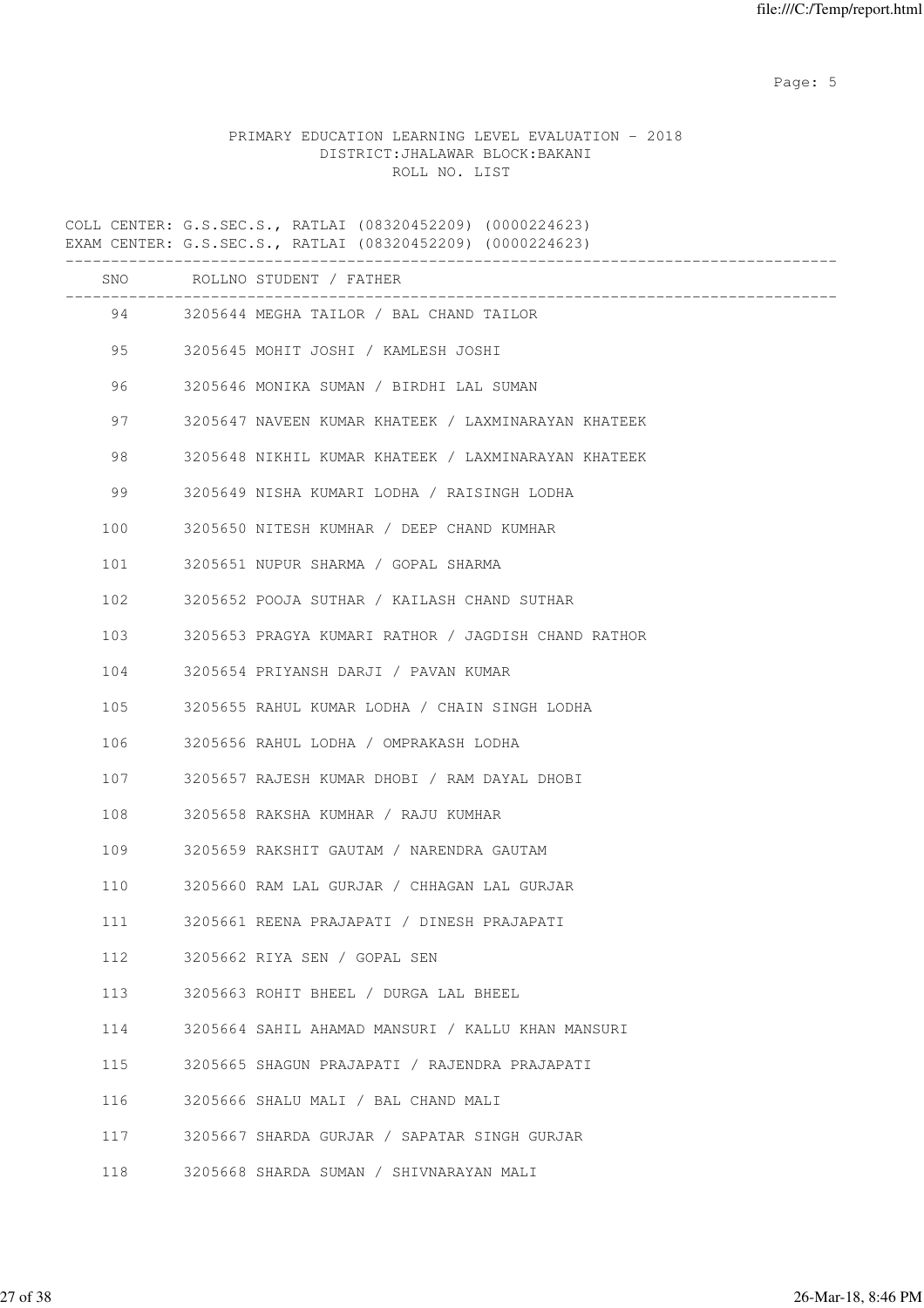Page: 6  $P$  and  $P$  and  $P$  and  $P$  and  $P$  and  $P$  and  $P$  and  $P$  and  $P$  and  $P$  and  $P$  and  $P$  and  $P$  and  $P$  and  $P$  and  $P$  and  $P$  and  $P$  and  $P$  and  $P$  and  $P$  and  $P$  and  $P$  and  $P$  and  $P$  and  $P$  and  $P$  an

# PRIMARY EDUCATION LEARNING LEVEL EVALUATION - 2018 DISTRICT:JHALAWAR BLOCK:BAKANI ROLL NO. LIST

COLL CENTER: G.S.SEC.S., RATLAI (08320452209) (0000224623) EXAM CENTER: G.S.SEC.S., RATLAI (08320452209) (0000224623)

|     |     | SNO ROLLNO STUDENT / FATHER                                   |
|-----|-----|---------------------------------------------------------------|
|     |     | 119 3205669 SONA GURJAR / SUJAN SINGH GURJAR                  |
|     |     | 120 3205670 SONU MOHAMMAD / RAFIQ MOHAMMAD                    |
|     |     | 121 3205671 SUMIT KHATEEK / KAILASH CHAND KHATEEK             |
|     | 122 | 3205672 SUNIL JOGI / JAGDISH PRASAD JOGI                      |
|     | 123 | 3205673 SURESH TANWAR / NARAYAN SINGH TANWAR                  |
|     |     | 124 3205674 USHA KUMARI GURJAR / ANIL KUMAR GURJAR            |
|     |     | 125 3205675 VASU GUPTA / GHANSHYAM GUPTA                      |
|     |     |                                                               |
|     |     | SCHOOL: SHIV JYOTI VIDYA MANDIR SECONDARY SCHOOL (0000021046) |
|     |     | 126 3205676 DEVRAJ LOVEVANSHI / JAGDISH PRASAD                |
|     | 127 | 3205677 DHARMRAJ LODHA / RADHESHYAM                           |
| 128 |     | 3205678 MANISH KUMAR MALI / GOPAL LAL                         |
| 129 |     | 3205679 NARENDRA KUMAR GURJAR / SAMPATRAJ                     |
| 130 |     | 3205680 SAPANA KUMARI LODHA / GHANSHYAM                       |
|     |     |                                                               |
|     |     | SCHOOL: saraswati vidhya mandir sansthan (0000021047)         |
|     | 131 | 3205681 AFRIN BEE / JAKIR HUSAIN                              |
|     | 132 | 3205682 AKASH BAGRI / RAMESH CHAND BAGRI                      |
| 133 |     | 3205683 AKSHAY KHATIKH / RAMBILAS KHAKTHIK                    |
| 134 |     | 3205684 ANITA BHEEL / RAMLAL BHEEL                            |
| 135 |     | 3205685 ARJUN TANWAR / RAMESH CHAND TANWAR                    |
| 136 |     | 3205686 DEVKARAN GURJAR / KALU LAL GURJAR                     |
| 137 |     | 3205687 DIWAN SINGH / KALU LAL CHAMAR                         |
| 138 |     | 3205688 GAURAV MALI / DULI CHAND MALI                         |

- 139 3205689 GYAN SINGH GURJAR / SITARAM GURJAR
- 140 3205690 KAJAL MALI / DURGA LAL MALI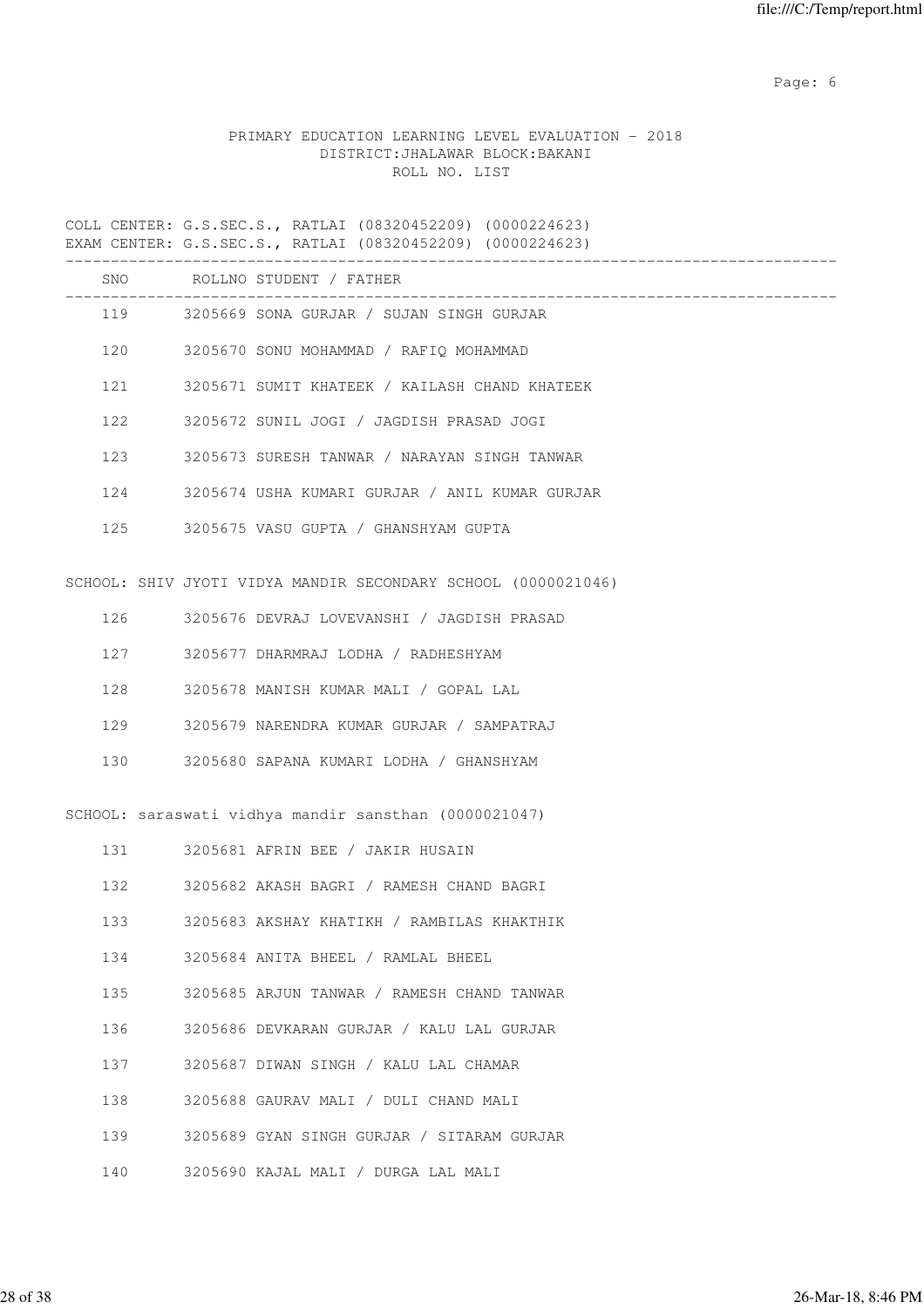Page: 7  $P$  and  $P$  and  $P$  and  $P$  and  $P$  and  $P$  and  $P$  and  $P$  and  $P$  and  $P$  and  $P$  and  $P$  and  $P$  and  $P$  and  $P$  and  $P$  and  $P$  and  $P$  and  $P$  and  $P$  and  $P$  and  $P$  and  $P$  and  $P$  and  $P$  and  $P$  and  $P$  an

### PRIMARY EDUCATION LEARNING LEVEL EVALUATION - 2018 DISTRICT:JHALAWAR BLOCK:BAKANI ROLL NO. LIST

COLL CENTER: G.S.SEC.S., RATLAI (08320452209) (0000224623) EXAM CENTER: G.S.SEC.S., RATLAI (08320452209) (0000224623) ------------------------------------------------------------------------------------- SNO ROLLNO STUDENT / FATHER ------------------------------------------------------------------------------------- 141 3205691 KALAWATI BAI BAGRI / PHOOL CHAND BAGRI 142 3205692 KANHEIYA LAL VERMA / DEVI LAL VERMA 143 3205693 KANHEYA LAL BAGRI / GHANSHYAM BAGRI 144 3205694 KHUSBU BEE / RAJJAK 145 3205695 KIRAN BAGRI / GANSHAYAM BAGRI 146 3205696 KRISHNA GURJAR / AMAR LAL GURJAR 147 3205697 KULDEEP BAGRI / JAGDISH BAGRI 148 3205698 LAKHAN DHOBI / PRAKASH CHAND DHOBI 149 3205699 NAINA BEE / AFAROJ MAHOMMAD 150 3205700 NOSHIN BEE / SHAFIK MAHOMMAD 151 3205701 PARMANAND TANWAR / RAMNARAYAN TANWAR 152 3205702 PIYUSH LODHA / RAMPRASAD LODHA 153 3205703 PRINCE PRETA / GOPAL PARETA 154 3205704 RAHUL CHAMAR / KALU LAL CHAMAR 155 3205705 SANIYA BEE / ATIK KHAN 156 3205706 SANIYA BEE / RAIS MOHAMMAD 157 3205707 VIJAY DHOBI / RADHESHYAM DHOBI 158 3205708 YUVRAJ GURJAR / SANGRAM SINGH GURJAR SCHOOL: ADARSH VIDHYA MANDIR UPPER PRIMARY SCHOOL RATLAI (0000021404) 159 3205709 ABHISHEK MALI / RAJU LAL MALI 160 3205710 AJAY KUMAR DHOBI / RAMESH CHAND DHOBI 161 3205711 AKSHITA KUMARI / HEMRAJ MEGHWAL 162 3205712 ANIL KUMAR / KALU LAL 163 3205713 ANIL KUMAR TANWAR / HEMRAJ

164 3205714 ANURADHA LODHA / SHYAM LAL LODHA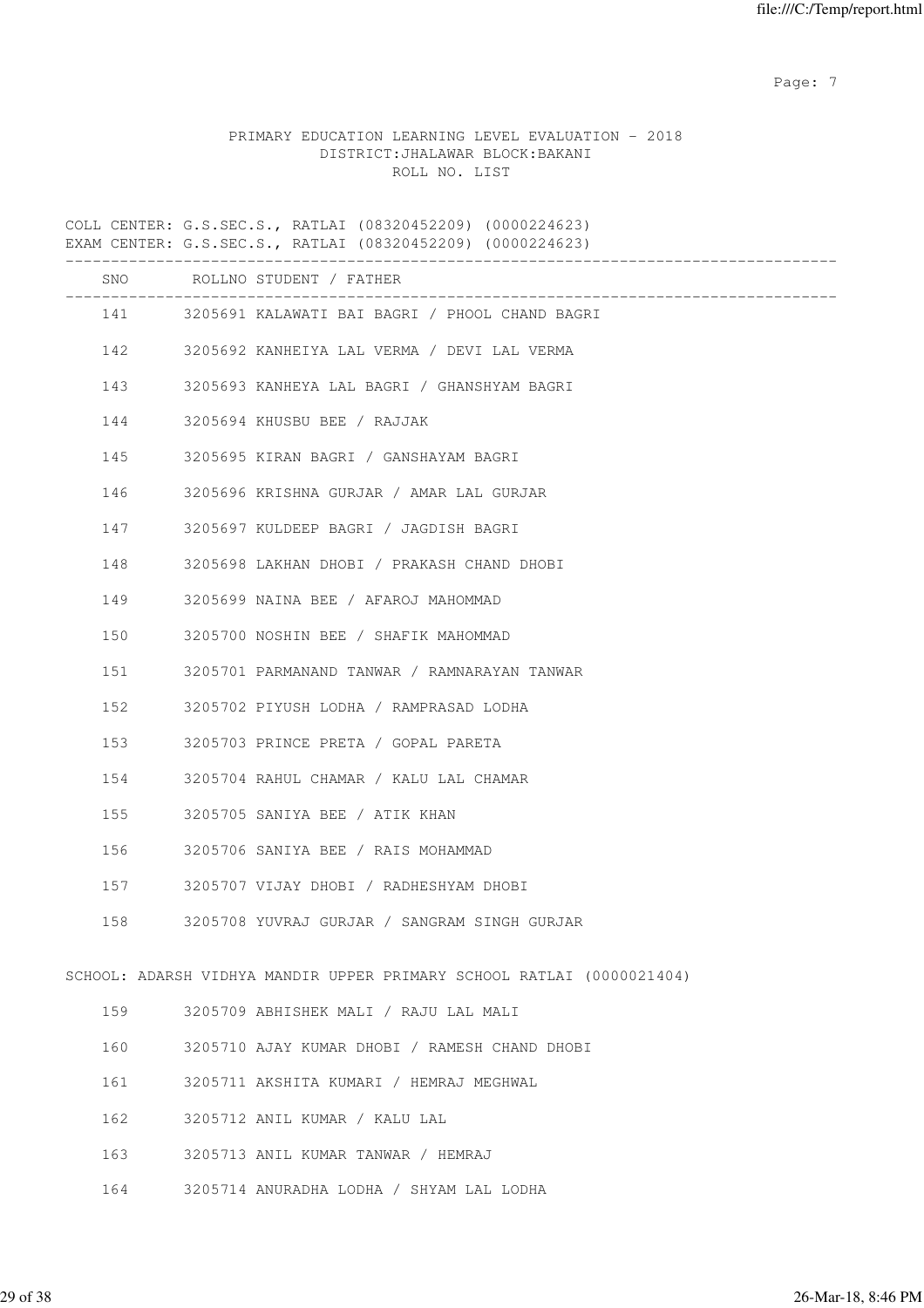Page: 8 and 20 and 20 and 20 and 20 and 20 and 20 and 20 and 20 and 20 and 20 and 20 and 20 and 20 and 20 and

# PRIMARY EDUCATION LEARNING LEVEL EVALUATION - 2018 DISTRICT:JHALAWAR BLOCK:BAKANI ROLL NO. LIST

COLL CENTER: G.S.SEC.S., RATLAI (08320452209) (0000224623) EXAM CENTER: G.S.SEC.S., RATLAI (08320452209) (0000224623) ------------------------------------------------------------------------------------- SNO ROLLNO STUDENT / FATHER ------------------------------------------------------------------------------------- 165 3205715 ANUSHKA KUMARI HARIJAN / DINESH KUMAR HARIJAN 166 3205716 BALCHAND CHARAN / KALU LAL CHARAN 167 3205717 BHARAT SINGH / RAMPRASAD LODHA 168 3205718 BHARAT SINGH LODHA / SHYAM LAL LODHA 169 3205719 BHARAT SINGH LODHA / PRABHU LAL LODHA 170 3205720 BHAWNA KUMARI SHARMA / BAL CHAND SHARMA 171 3205721 BHOJRAJ LODHA / RADHESHYAM LODHA 172 3205722 CHETNA / SHIVNARAYAN MEGHWAL 173 3205723 DEVRAJ GURJAR / GANGA RAM GURJAR 174 3205724 DEVRAJ GURJAR / DAYARAM GURJAR 175 3205725 DHIRAJ KUMAR LODHA / SUJAN SINGH LODHA 176 3205726 DIVYA KUMARI / BAJRANG LAL PATIDAR 177 3205727 GIRDHAR PATIDAR / SURESH KUMAR PATIDAR 178 3205728 GIRIRAJ LODHA / MOHAN LAL 179 3205729 GOVIND KUMAR / MOHAN LAL LODHA 180 3205730 GUNJAN GURJAR / RAMRAJ GURJAR 181 3205731 HANSIKA JOSHI / BHUPENDRA KUMAR JOSHI 182 3205732 HANSRAJ LODHA / PARMANAND LODHA 183 3205733 HEMANT KUMAR MEHAR / BHAIRU LAL MEHAR 184 3205734 HEMANT KUMAR SUTHAR / JUGAL KISHOR SUTHAR 185 3205735 HEMRAJ LODHA / PREM CHAND LODHA 186 3205736 JAGDISH CHAND LODHA / BADRI LAL LODHA 187 3205737 JITENDRA KUMAR LODHA / RADHA KISHAN LODHA 188 3205738 JYOTI BALA LODHA / HEMANT KUMAR LODHA 189 3205739 KALPIT LODHA / KALU LAL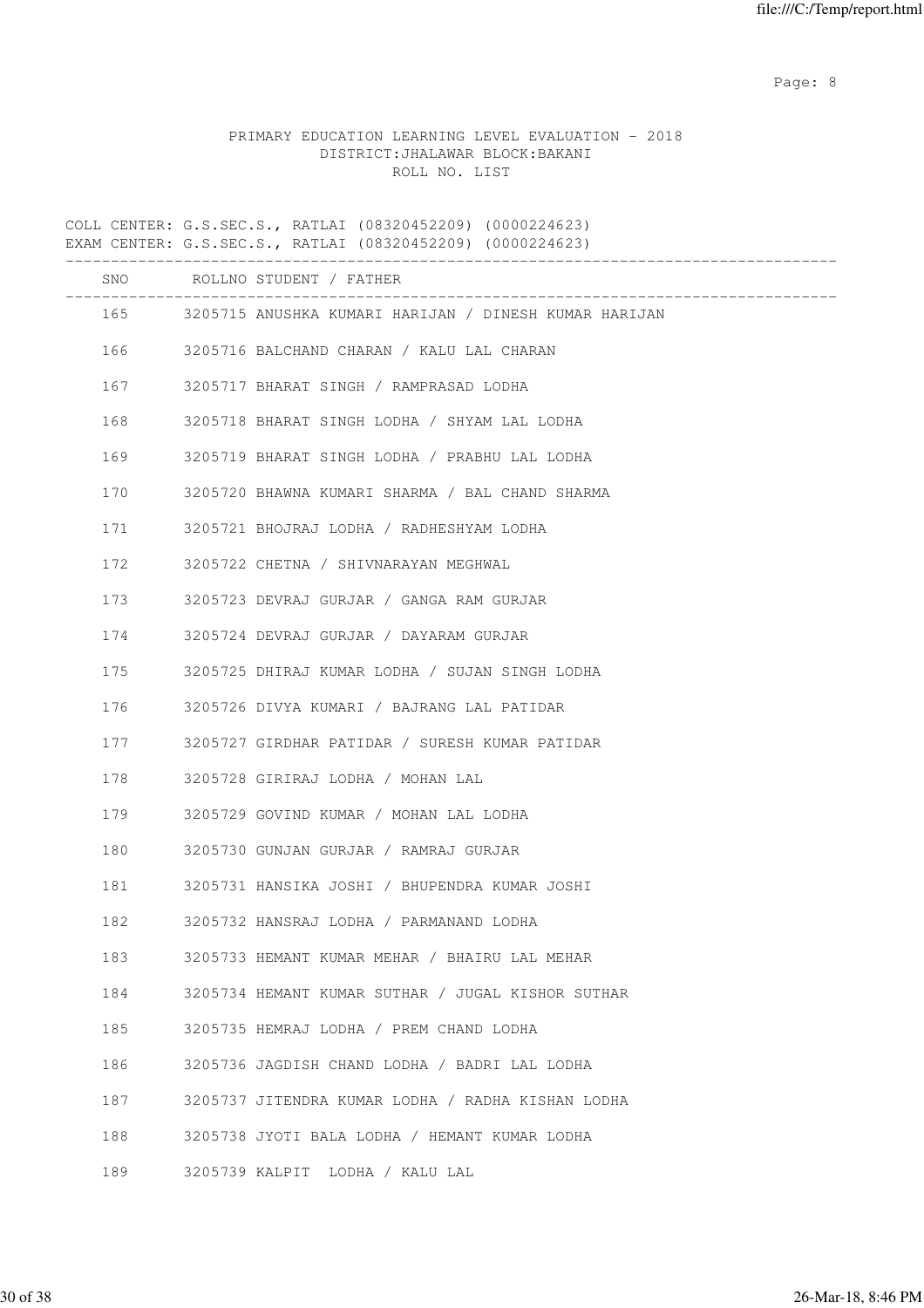en de la provincia de la provincia de la provincia de la provincia de la provincia de la provincia de la provi

# PRIMARY EDUCATION LEARNING LEVEL EVALUATION - 2018 DISTRICT:JHALAWAR BLOCK:BAKANI ROLL NO. LIST

COLL CENTER: G.S.SEC.S., RATLAI (08320452209) (0000224623) EXAM CENTER: G.S.SEC.S., RATLAI (08320452209) (0000224623)

|     | SNO ROLLNO STUDENT / FATHER<br>________________________________ |
|-----|-----------------------------------------------------------------|
|     | 190 3205740 KAMAL DHOBI / RODU LAL DHOBI                        |
|     | 191 3205741 KANHEIYA LAL SUMAN / SATYANARAYAN SUMAN             |
|     | 192 3205742 KIRAN KUMARI BORDIYA / RAY SINGH BORDIYA            |
| 193 | 3205743 KIRAN KUMARI MALI / RAJU LAL MALI                       |
| 194 | 3205744 KULDEEP SINGH / SATWANT SINGH                           |
| 195 | 3205745 LALIT KUMAR MEENA / RAJESH MEENA                        |
| 196 | 3205746 MANISHA KUMARI GURJAR / ANAR SINGH GURJAR               |
| 197 | 3205747 MANISHA KUMARI MALI / SURESH CHAND MALI                 |
| 198 | 3205748 MUKESH TANWAR / RAMPRASAD TANWAR                        |
| 199 | 3205749 NITIN KUMAR JOSHI / MURLI MANOHAR JOSHI                 |
| 200 | 3205750 PAYAL KUMARI SUTHAR / RAMESH SUTHAR                     |
| 201 | 3205751 PRACHI PRAJAPATI / BRIJESH PRAJAPATI                    |
| 202 | 3205752 PRIYANI PALIWAL / DILIP KUMAR PALIWAL                   |
| 203 | 3205753 RAJSHREE SUMAN / JAGDISH CHAND                          |
| 204 | 3205754 RAMBABU MEHAR / RAMPRASAD MEHAR                         |
| 205 | 3205755 RITESH SHARMA / KAMAL SHARMA                            |
| 206 | 3205756 ROHIT KUMAR MALI / MOHAN LAL MALI                       |
| 207 | 3205757 ROHIT KUMAR TANWAR / RAY SINGH TANWAR                   |
| 208 | 3205758 SANDEEP KUMAR MEGHWAL / BAJRANG LAL MEGHWAL             |
| 209 | 3205759 SANIYA BEE / SHAHJAD ALI                                |
| 210 | 3205760 SHAMBHU KUMARI MEHAR / DHANNA LAL MEHAR                 |
| 211 | 3205761 SHITALI MEENA / MADAN LAL MEENA                         |
| 212 | 3205762 SHIVANI SUMAN / DEVI LAL SUMAN                          |
| 213 | 3205763 SHUBHAM KUMAR DHOBI / PREM CHAND DHOBI                  |
| 214 | 3205764 SUNIL KUMAR LODHA / PREM CHAND LODHA                    |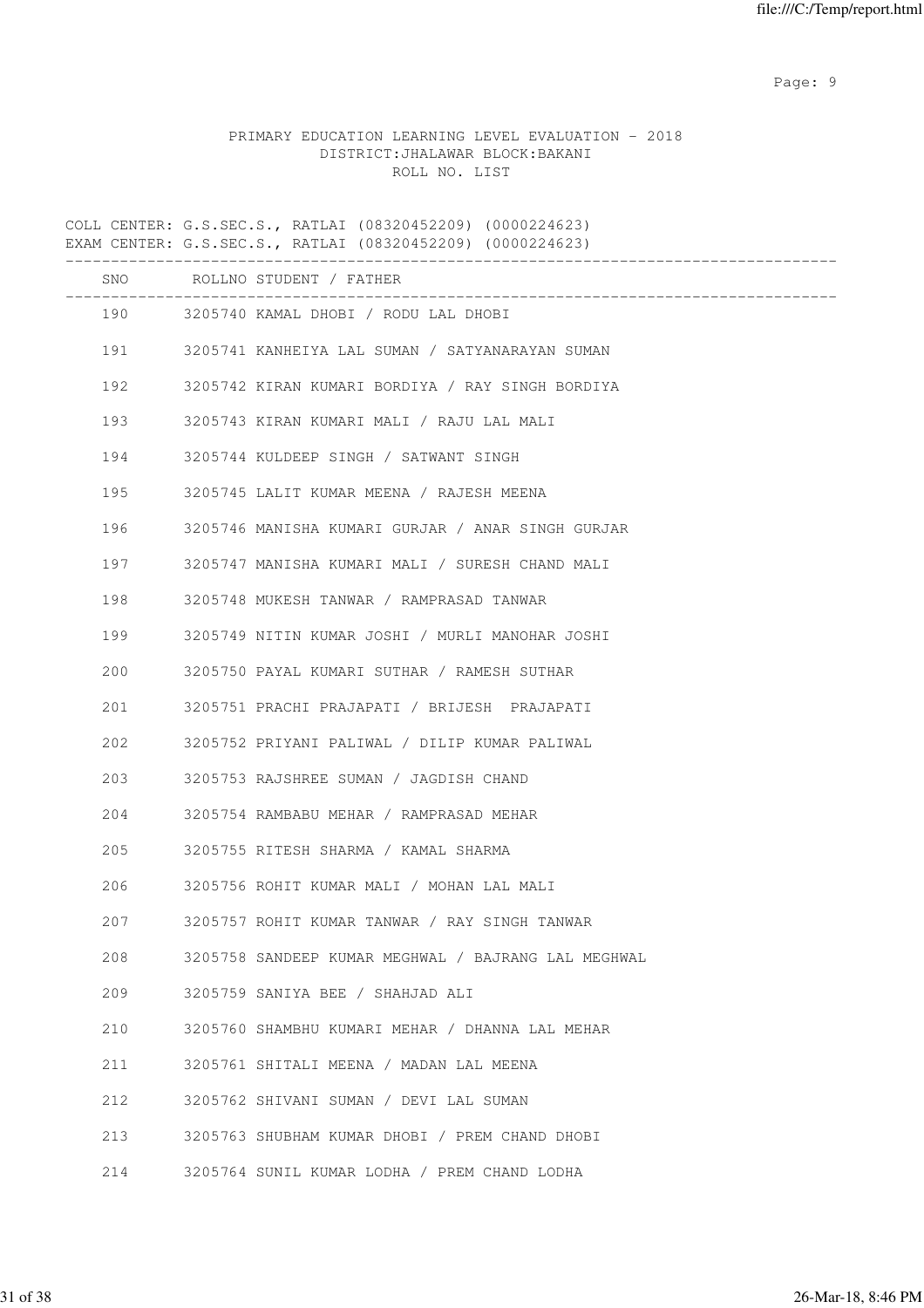# PRIMARY EDUCATION LEARNING LEVEL EVALUATION - 2018 DISTRICT:JHALAWAR BLOCK:BAKANI ROLL NO. LIST

COLL CENTER: G.S.SEC.S., RATLAI (08320452209) (0000224623) EXAM CENTER: G.S.SEC.S., RATLAI (08320452209) (0000224623)

|     |                                   | SNO ROLLNO STUDENT / FATHER                           |
|-----|-----------------------------------|-------------------------------------------------------|
|     |                                   | 215 3205765 SUNIL KUMAR MALI / NAND KISHOR MALI       |
|     |                                   | 216 3205766 SURAJ KUMAR LODHA / RAY SINGH             |
|     | 217                               | 3205767 SURAJ KUMAR SUMAN / RAMESH CHAND SUMAN        |
|     | 218                               | 3205768 TARACHAND MALI / RAJU LAL SUMAN               |
|     | 219                               | 3205769 UJJWAL LODHA / BALKISHAN LODHA                |
|     | 220                               | 3205770 VEERU HARIJAN / RANJEET SINGH                 |
|     | 221                               | 3205771 VIKAS HARIJAN / GIRIRAJ HARIJAN               |
|     | 222                               | 3205772 VINOD / BAL SINGH GURJAR                      |
|     | 223                               | 3205773 VISHAL DHOBI / RAMPRASAD DHOBI                |
|     |                                   | 224 3205774 VISHAL KUMAR BAGRI / JAGDISH BAGRI        |
|     |                                   |                                                       |
|     |                                   | SCHOOL: BRIGHT FUTURE ACADEMY RATLAI (0000054487)     |
|     | 225                               | 3205775 RUKHSAR BEE / HASRAT KHAN                     |
|     | 226                               | 3205776 SAHIL MOHAMMAD / SHAFIK MOHAMMAD              |
|     |                                   | 227 3205777 SURAJ KUMAR MALI / RAM PARSAD MALI        |
|     |                                   | SCHOOL: G.S.SEC.S., RATLAI (0000224623)               |
|     |                                   |                                                       |
|     | 228                               | 3205778 ALTAF HUSAIN MANSURI / MOHMMAD HUSAIN MANSURI |
| 229 |                                   | 3205779 BARKHA BAGRI / RAMBABU BAGRI                  |
| 230 |                                   | 3205780 KALU LAL BHEEL / RAY SINGH                    |
| 231 |                                   | 3205781 MUKESH BHEEL / RODULAL BHEEL                  |
| 232 |                                   | 3205782 PRATIBHA SUMAN / RAM GOPAL MALI               |
| 233 |                                   | 3205783 RAIS FAQIR / SHAKIL FAQIR                     |
| 234 |                                   | 3205784 RAMKARAN BHEEL / KAILASHCHAND BHEE            |
|     |                                   |                                                       |
|     | SCHOOL: GGHSS RATLAI (0000224624) |                                                       |
| 235 |                                   | 3205785 ABHISHEK SUMAN / MANOHAR LAL SUMAN            |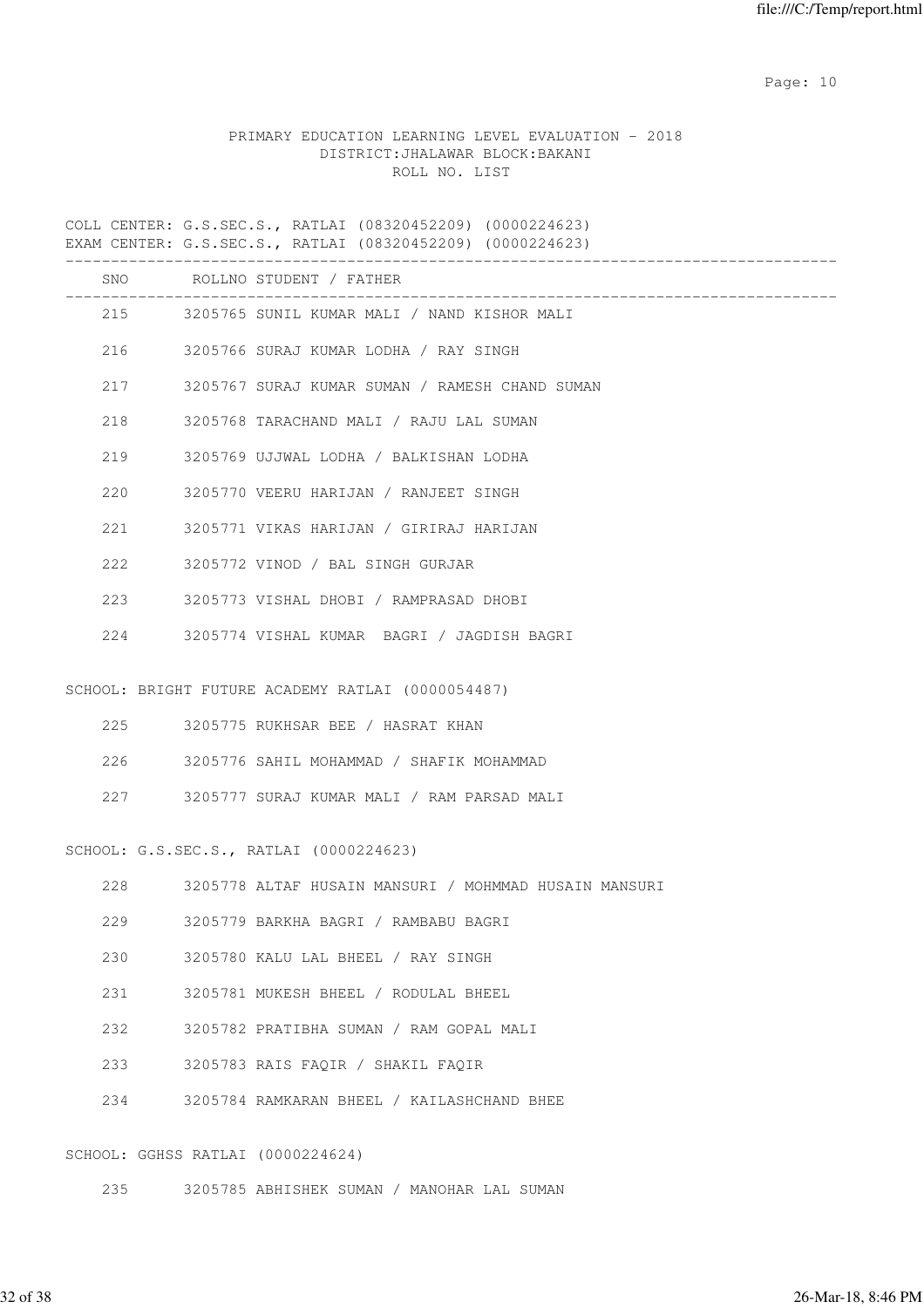# PRIMARY EDUCATION LEARNING LEVEL EVALUATION - 2018 DISTRICT:JHALAWAR BLOCK:BAKANI ROLL NO. LIST

COLL CENTER: G.S.SEC.S., RATLAI (08320452209) (0000224623) EXAM CENTER: G.S.SEC.S., RATLAI (08320452209) (0000224623)

|     |     | SNO ROLLNO STUDENT / FATHER<br>----------------------------------- |
|-----|-----|--------------------------------------------------------------------|
|     |     | 236 3205786 ARTI SUMAN / RAMPRASAD SUMAN                           |
|     |     | 237 3205787 ARUN KUMAR VAISHNAV / SHAMBHU DAYAL                    |
|     | 238 | 3205788 BHULI PRAJAPATI / SATYANARAYAN PRAJAPATI                   |
|     | 239 | 3205789 KIRAN KUMARI LODHA / HARI SINGH LODHA                      |
|     | 240 | 3205790 PARRI BAI BHEEL / PRAKASH CHAND BHEEL                      |
|     | 241 | 3205791 PRABHAT RAWAL / MANGILAL RAWAL                             |
|     | 242 | 3205792 PRIYANKA KUMARI GURJAR / PRABHU LAL GURJAR                 |
|     | 243 | 3205793 RADHA KUMARI GURJAR / MAANSINGH GURJAR                     |
|     | 244 | 3205794 SANGEETA KUMARI VERMA / RATAN LAL DHOBI                    |
|     | 245 | 3205795 SONA KUMARI MALI / SURESH KUMAR MALI                       |
| 246 |     | 3205796 VANDANA KUMARI SUMAN / GANDI LAL SUMAN                     |
|     |     | SCHOOL: G.P.S., SANVALPURA (0000473662)                            |
|     |     |                                                                    |
|     |     |                                                                    |
|     |     | SCHOOL: G.U.P.SANS.SANVALPURA (0000540007)                         |
|     | 248 | 3205798 AASHA TANWAR / MATHURA LAL                                 |
|     | 249 | 3205799 MUSKAN KUMARI CHAMAR / JAGDISH                             |
| 250 |     | 3205800 NIRMALA LODHA / MOHAN LAL LODHA                            |
| 251 |     | 3205801 PAYAL LODHA / PRABHU LAL LODHA                             |
| 252 |     | 3205802 RAJU GURJAR / PUR SINGH GURJAR                             |
| 253 |     | 3205803 RAMLAL TANWAR / MATHURA LAL                                |
| 254 |     | 3205804 RAVI CHAMAR / PURI LAL                                     |
|     |     |                                                                    |
|     |     | SCHOOL: G.VA.UP.SANSKRIT RATLAI (0000540030)                       |
| 255 |     | 3205805 DEV RAJ GURJAR / RAMNARAYAN GURJAR                         |

256 3205806 RAM LAL LODHA / BAL CHAND LODHA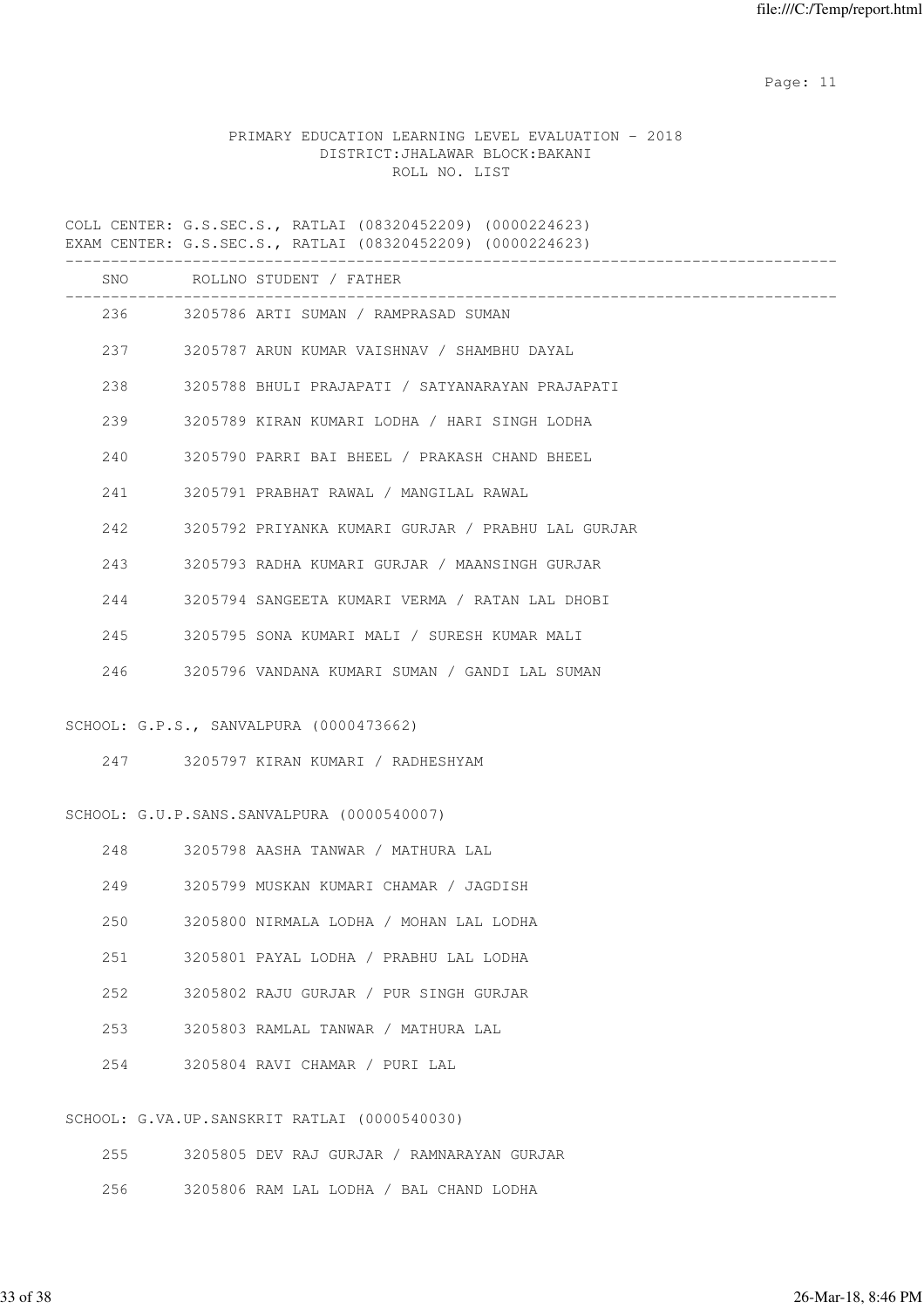### PRIMARY EDUCATION LEARNING LEVEL EVALUATION - 2018 DISTRICT:JHALAWAR BLOCK:BAKANI ROLL NO. LIST

COLL CENTER: G.S.SEC.S., RATLAI (08320452209) (0000224623) EXAM CENTER: G.S.SEC.S., RATLAI (08320452209) (0000224623) ------------------------------------------------------------------------------------- SNO ROLLNO STUDENT / FATHER ------------------------------------------------------------------------------------- 257 3205807 SAYAR GURJAR / GYAN SINGH

258 3205808 SHUBHAM KUMAR MALI / JAGDISH KUMAR MALI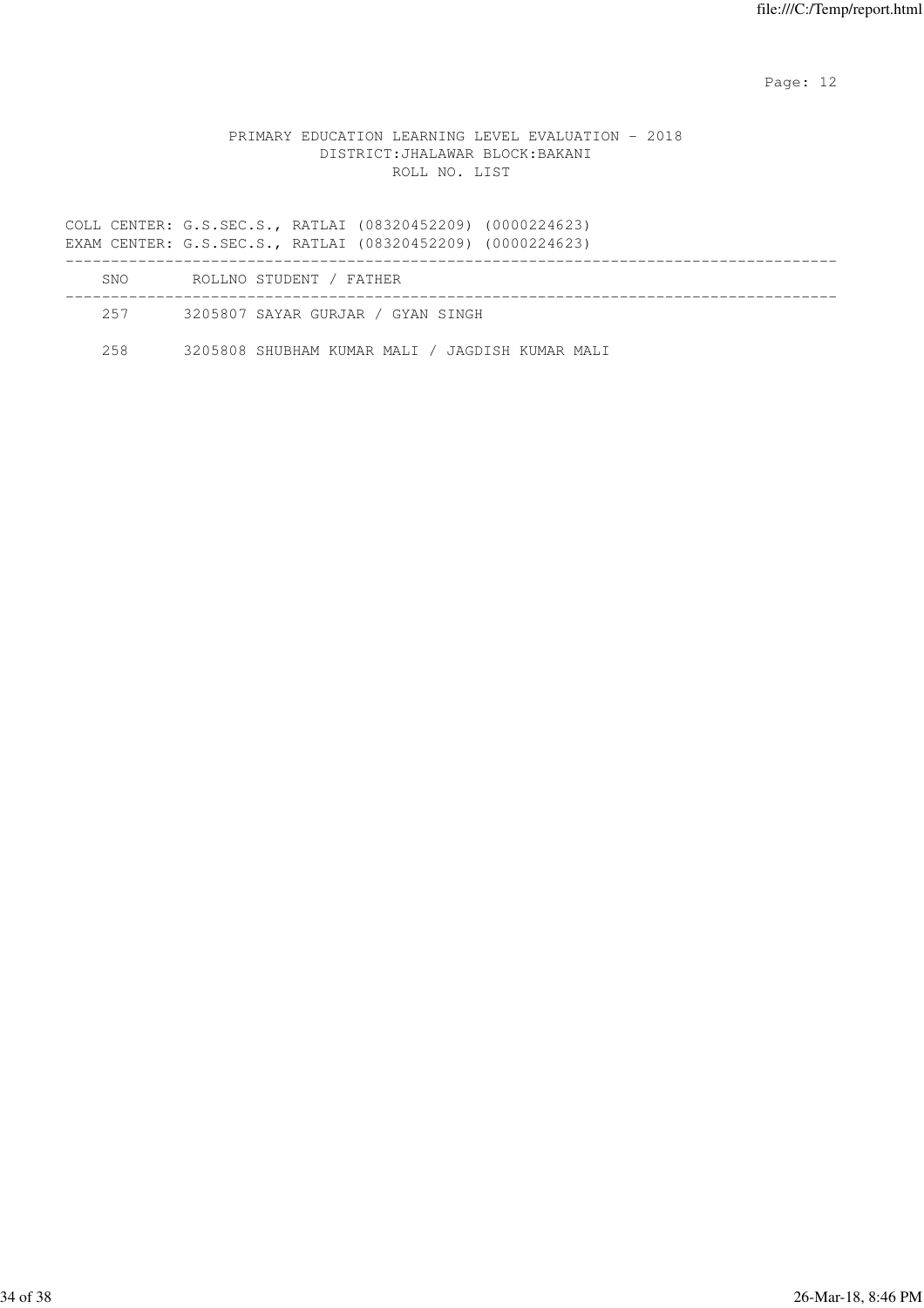example of the state of the state of the state of the state of the state of the state of the state of the state of the state of the state of the state of the state of the state of the state of the state of the state of the

### PRIMARY EDUCATION LEARNING LEVEL EVALUATION - 2018 DISTRICT:JHALAWAR BLOCK:BAKANI ROLL NO. LIST

COLL CENTER: G.S.SEC.S., RATLAI (08320452209) (0000224623) EXAM CENTER: GSSS, JHIKADIYA (08320479103) (0000224627)

|                | SNO ROLLNO STUDENT / FATHER                        |
|----------------|----------------------------------------------------|
|                | SCHOOL: GSSS, JHIKADIYA (0000224627)               |
| $\mathbf{1}$   | 3205809 ANIL KUMAR PRAJAPATI / MOHAN LAL PRAJAPATI |
| 2              | 3205810 ANUSUIYA AERWAL / RAI SINGH                |
| 3              | 3205811 HANISHA KUMARI BHEEL / NAND LAL            |
| $\overline{4}$ | 3205812 KIRAN KUMARI BHEEL / HEMRAJ BHEEL          |
| 5              | 3205813 MINAKSHI GURJAR / SUJAN SINGH              |
| 6              | 3205814 NISHA BHEEL / DEVI LAL BHEEL               |
| 7              | 3205815 NISHA GURJAR / KANHI RAM                   |
| 8              | 3205816 NISHA KUMARI GURJAR / ANAR SINGH GURJAR    |

9 3205817 POOJA GURJAR / UDAYSINGH GURJAR

10 3205818 RACHANA AERWAL / RAM PRASAD

11 3205819 RAVI AERWAL / BIRDHI CHAND

12 3205820 SAJANA GURJAR / KESAR SINGH

13 3205821 SATYANAYRAYAN GURJAR / LAXMI NARAYAN

14 3205822 SHANTUNA GURJAR / UDAYSINGH GURJAR

15 3205823 SUKHDEV GURJAR / BHAWANI SINGH

SCHOOL: G.P.S, CHOKRI (0000406749)

|  | 3205824 DHAPU BAI LODHA / BAL CHAND LODHA |  |  |  |  |
|--|-------------------------------------------|--|--|--|--|
|--|-------------------------------------------|--|--|--|--|

17 3205825 MANISHA KUMARI LODHA / RAM BABU LODHA

18 3205826 RACHANA KUMARI LODHA / RAM PRASAD LODHA

19 3205827 SANGEETA KUMARI LODHA / DEV SINGH LODHA

SCHOOL: G.U.P.S.,MELKI (0000467229)

20 3205828 AARTI KUMARI / DEVENDRA KUMAR

21 3205829 AARTI KUMARI / BALCHAND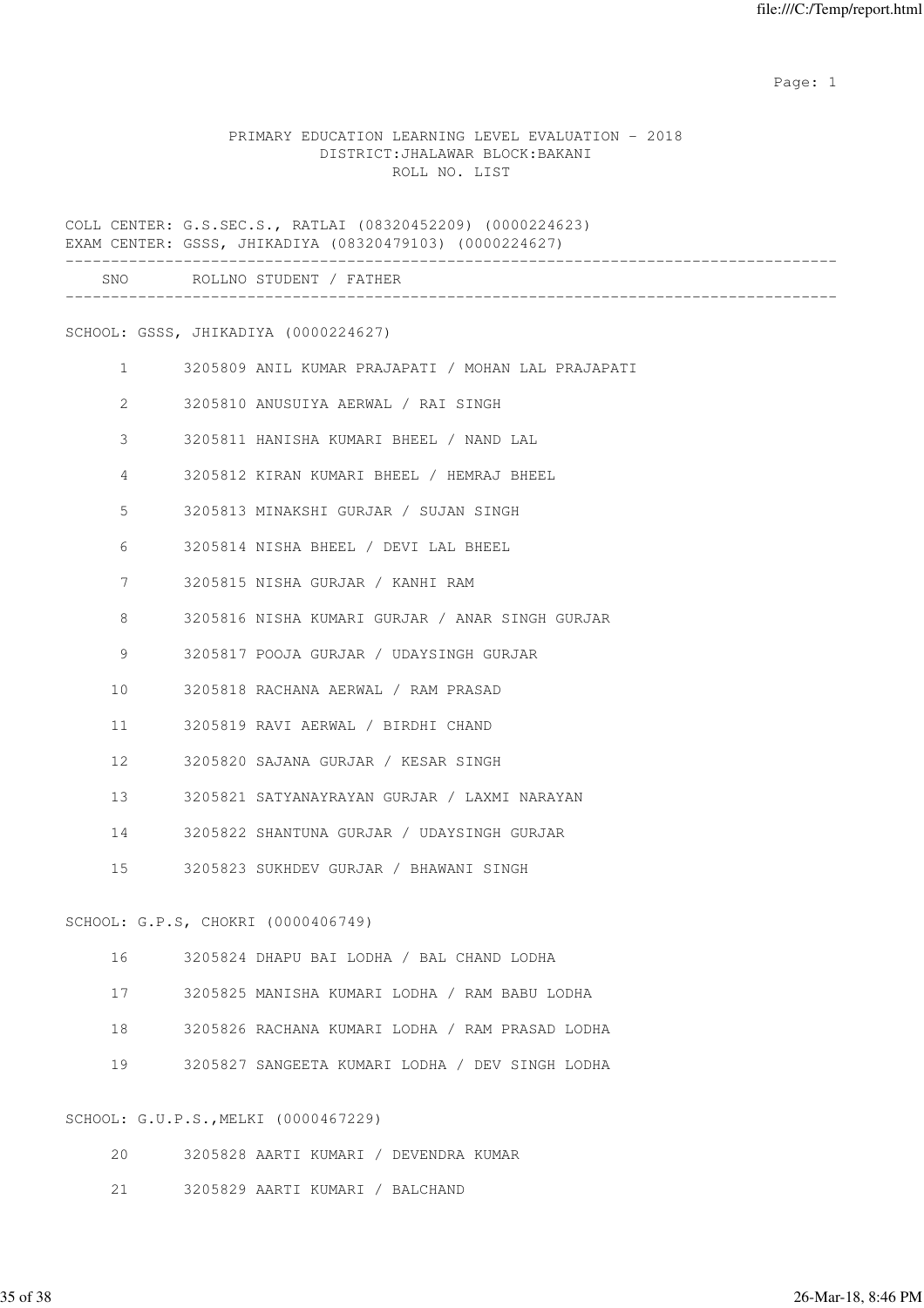# PRIMARY EDUCATION LEARNING LEVEL EVALUATION - 2018 DISTRICT:JHALAWAR BLOCK:BAKANI ROLL NO. LIST

COLL CENTER: G.S.SEC.S., RATLAI (08320452209) (0000224623) EXAM CENTER: GSSS, JHIKADIYA (08320479103) (0000224627)

| SNO | ROLLNO STUDENT / FATHER                       |
|-----|-----------------------------------------------|
|     | 22 3205830 AASNA GURJAR / KALU LAL            |
| 23  | 3205831 ANIL KUMAR / CHANDRA PRAKASH          |
| 24  | 3205832 BHAGWATI LODHA / KANWAR               |
| 25  | 3205833 KAMLESH KUMAR / MANGI LAL             |
| 26  | 3205834 KAVITA KUMARI / BHANVER LAL           |
| 27  | 3205835 MANISHA KUMARI / KALU LAL             |
| 28  | 3205836 PAYAL KUMARI / RAM LAL                |
| 29  | 3205837 PREM SINGH GURJAR / PAPPU LAL         |
| 30  | 3205838 REENA KUMARI / LALCHAND               |
|     | SCHOOL: G.U.P.S,, AMARPURA KALAN (0000482070) |
|     |                                               |
| 31  | 3205839 ANITA KUMARI LODHA / RADHE SHAYAM     |
| 32  | 3205840 DHAPU BAI / HARAKCHAND                |
| 33  | 3205841 MANISHA KUMARI LODHA / RODU LAL       |
| 34  | 3205842 PRATIGYA KUMARI / RAM LAL             |
| 35  | 3205843 RAJARAM / LALCHAND                    |
| 36  | 3205844 ROHIT KUMAR / JAGDISH PRASAD          |
| 37  | 3205845 SHIWANI KUMARI LODHA / OM PRAKASH     |
|     | SCHOOL: G.P.S., TEKALA (0000500372)           |
| 38  | 3205846 HANSRAJ GURJAR / PRABHU LAL GURJUR    |
| 39  | 3205847 VIKRAM SINGH GURJUR / BHAGWAN SINGH   |
|     |                                               |
|     | SCHOOL: G.U.P.S., SEMALKHEDA (0000500373)     |
| 40  | 3205848 AJAY KUMAR GURJAR / HEMRAJ            |
| 41  | 3205849 DINESH LODHA / PHOOL CHAND            |
| 42  | 3205850 HEMANT KUMAR LODHA / PARMANAND        |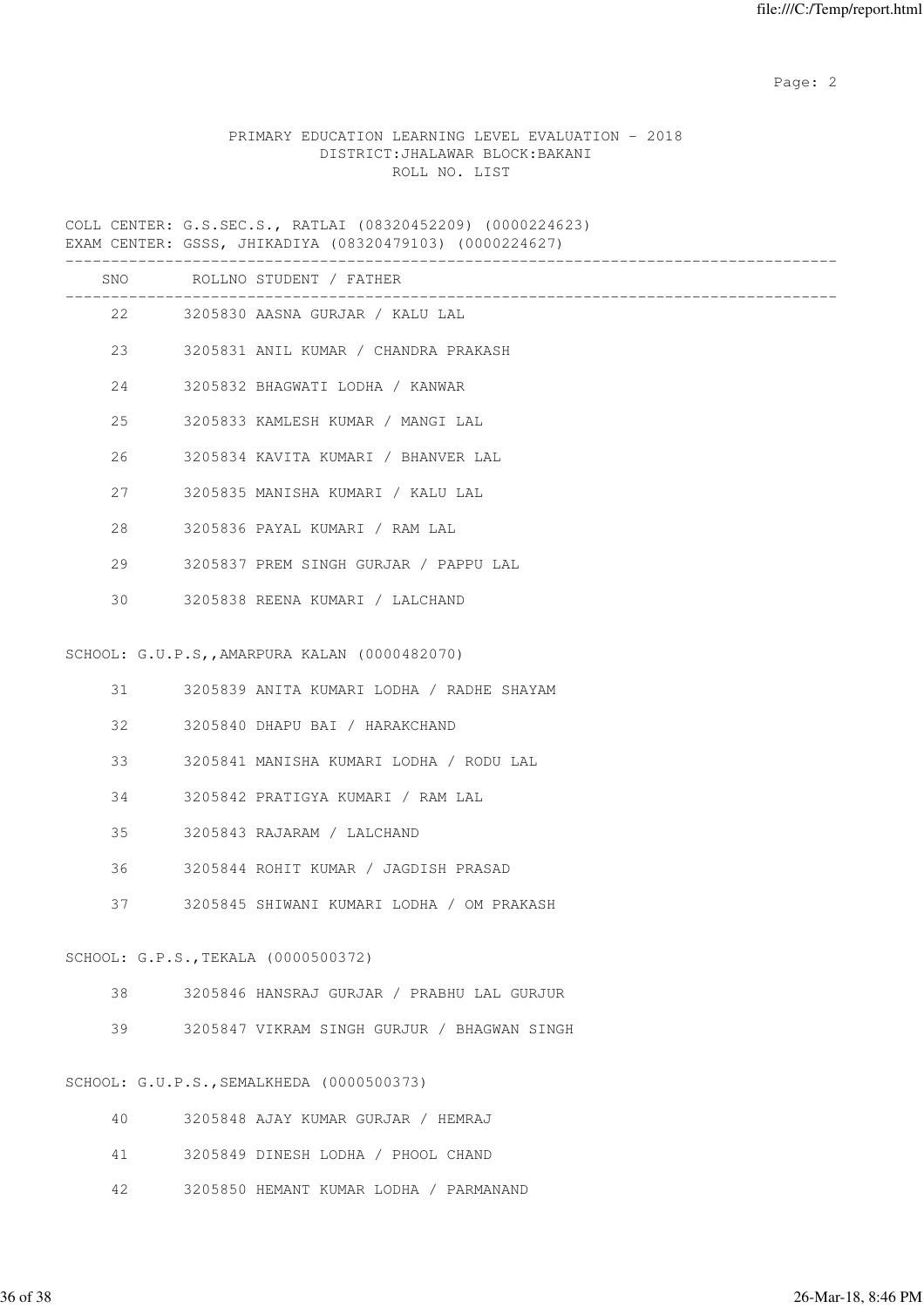# PRIMARY EDUCATION LEARNING LEVEL EVALUATION - 2018 DISTRICT:JHALAWAR BLOCK:BAKANI ROLL NO. LIST

COLL CENTER: G.S.SEC.S., RATLAI (08320452209) (0000224623) EXAM CENTER: GSSS, JHIKADIYA (08320479103) (0000224627)

|    | SNO ROLLNO STUDENT / FATHER              |
|----|------------------------------------------|
|    | 43 3205851 KIRAN KUMARI / RAMPRASAD      |
| 44 | 3205852 NILESH KUMAR LODHA / RADHE SHYAM |
| 45 | 3205853 NISHA KUMARI / JAGDISH CHAND     |
| 46 | 3205854 RADHA KUMARI / SHYAMLAL          |
| 47 | 3205855 RAHUL KUMAR / HEMRAJ             |
| 48 | 3205856 RAMSHILA BAI / SUJAN SINGH       |
| 49 | 3205857 SAPNA KUMARI / BADESINGH         |
| 50 | 3205858 SURAJ KUMAR / PHOOLCHAND         |
| 51 | 3205859 VARSHA KUMARI / ROSHAN SINGH     |
|    | SCHOOL: G.P.S., MOKHAM PURA (0000500374) |
| 52 | 3205860 PUJA KUMARI / BHOJRAJ            |
|    | SCHOOL: GPS Amarpura, Khurd (0000523442) |
| 53 | 3205861 BHULI BAI / DEBILAL              |
| 54 | 3205862 KRISHANA KUMARI / MOHANLAL       |
| 55 | 3205863 RACHANA KUMARI / BAPULAL         |